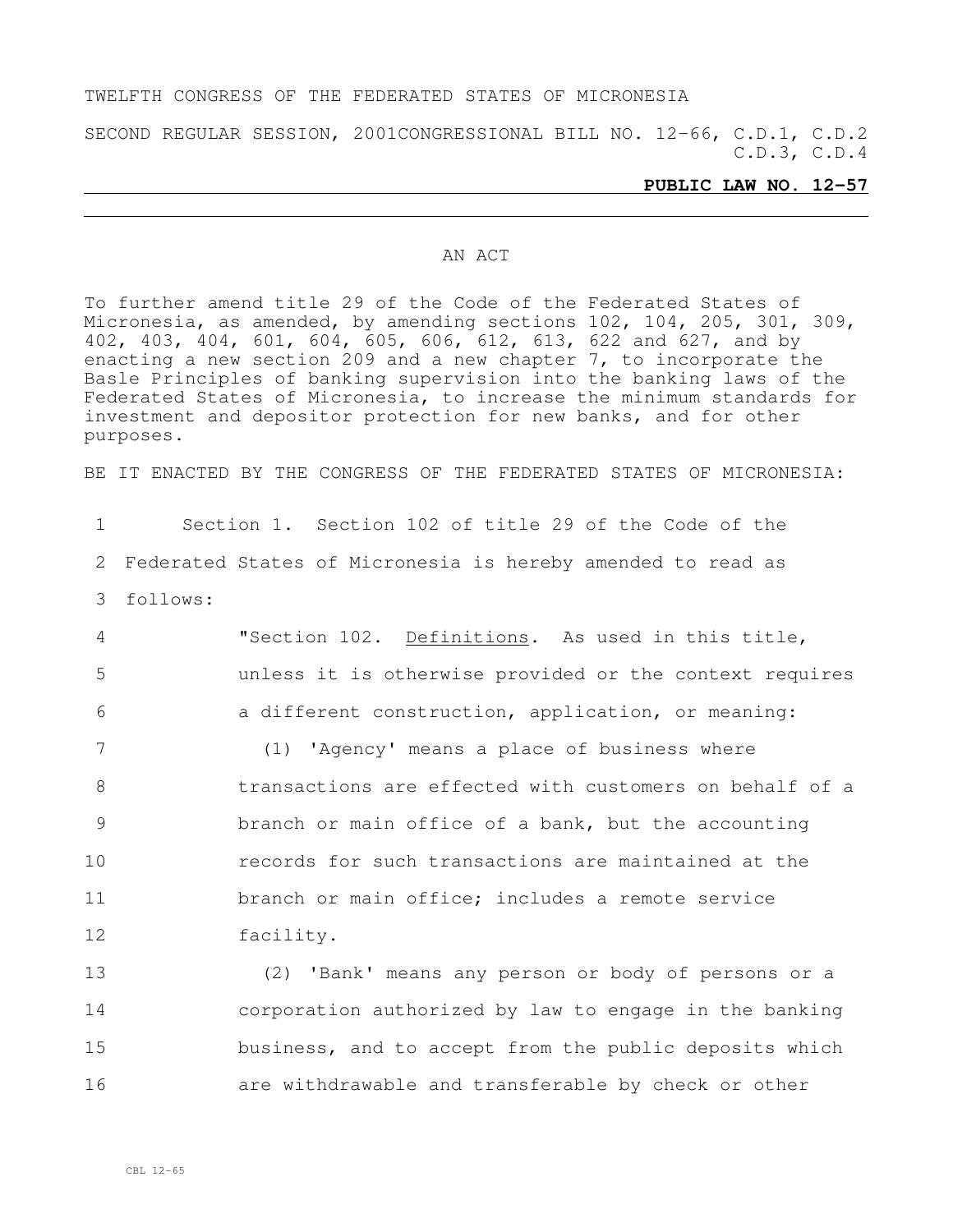means of payment transfer. 'Bank' includes a savings and loan association but does not include a credit union. (3) 'Banking business' means the business of accepting deposits of money from the public, withdrawable or payable on demand or after a fixed period or after notice, or any similar operation through the frequent 7 sale or placement of notes or other securities, and the 8 and use of such funds either in whole or part for loans, investments or any other operation either authorized by law or considered a generally accepted banking practice, for the account and at the risk of the person doing such business. (4) 'Banking Board' means the Board established pursuant to section 201 of this title. (5) 'Banking Commissioner' means the Banking Commissioner appointed pursuant to section 206 of this title. (6) 'Branch' means an office of a bank where banking business is transacted and at which accounting records are maintained. (7) 'Demand deposit' means any deposit which is **repayable by its terms not more than three days after** 23 the time it is made. (8) 'Deposits' means money or other property transferred or assigned to any person pursuant to an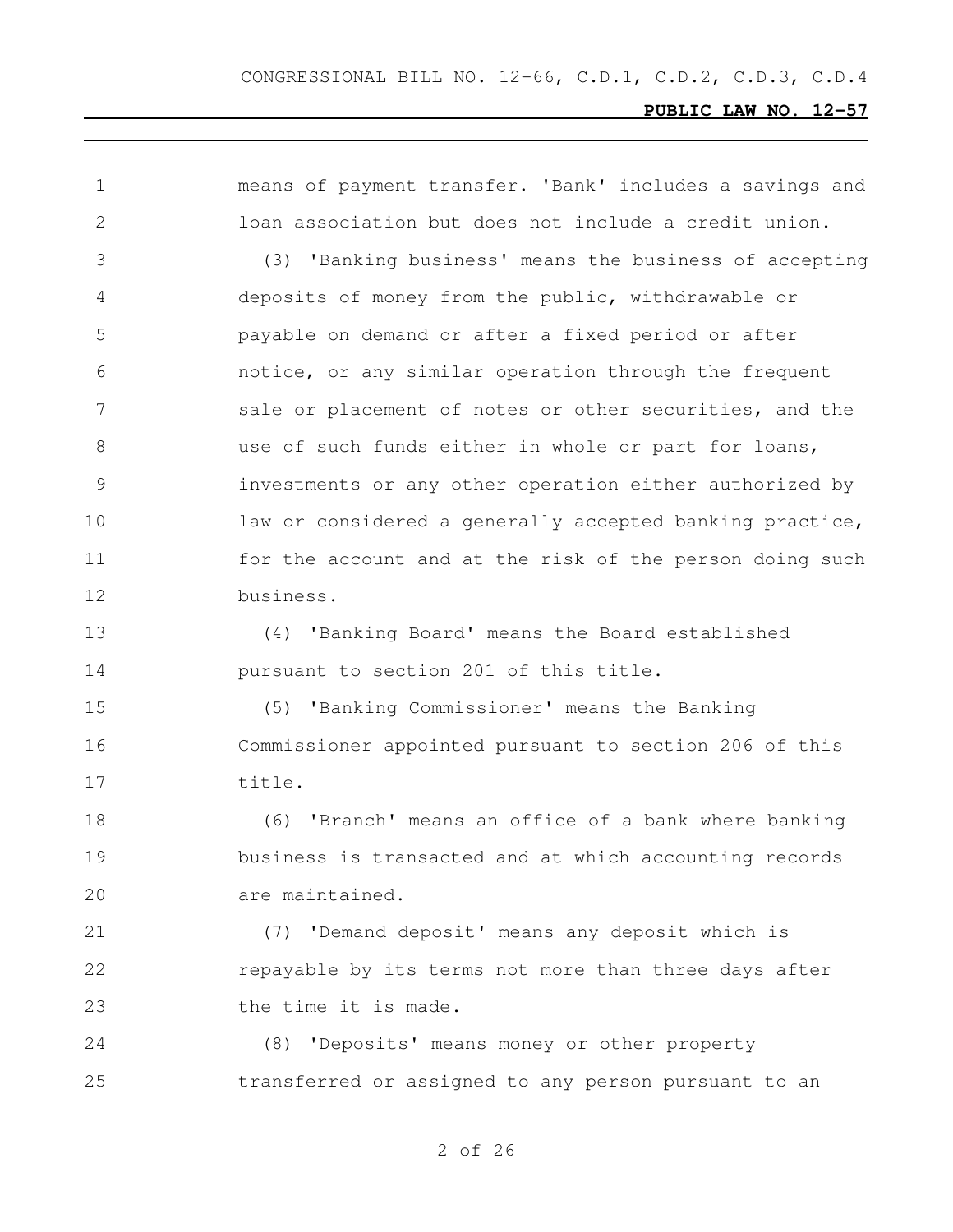| 1  | agreement, expressed or implied, that the person shall   |
|----|----------------------------------------------------------|
| 2  | repay such moneys upon demand (whether in person or by   |
| 3  | written order) or after a fixed or determinable period   |
| 4  | of time. Money loaned to a bank which is to be repaid    |
| 5  | not sooner than five years from the date of loan, and    |
| 6  | pursuant to a loan agreement under which the obligation  |
| 7  | to repay is subordinate to the rights of depositors,     |
| 8  | shall not be deemed to be a deposit. Money transferred   |
| 9  | to a credit union as a purchase of its shares shall not  |
| 10 | be deemed to be a deposit.                               |
| 11 | 'Domestic bank' means a bank organized under the<br>(9)  |
| 12 | provisions of chapter 3 of this title.                   |
| 13 | (10) 'Foreign bank' means a corporation or other         |
| 14 | financial institution organized for the purpose of       |
| 15 | engaging in the banking business under the laws of a     |
| 16 | foreign country, operating a bank in its home territory, |
| 17 | State, or country.                                       |
| 18 | (11) 'Legal reserve' means the sum which every domestic  |
| 19 | bank and foreign bank shall at all times have available  |
| 20 | for the payment of their deposit liabilities pursuant to |
| 21 | the provisions of this title.                            |
|    |                                                          |

 (12) 'Paid-in capital, surplus, and undistributed profits' means, in the case of a foreign bank, the aggregate paid-in capital, surplus, and undistributed profits of such bank and not merely that allocated to,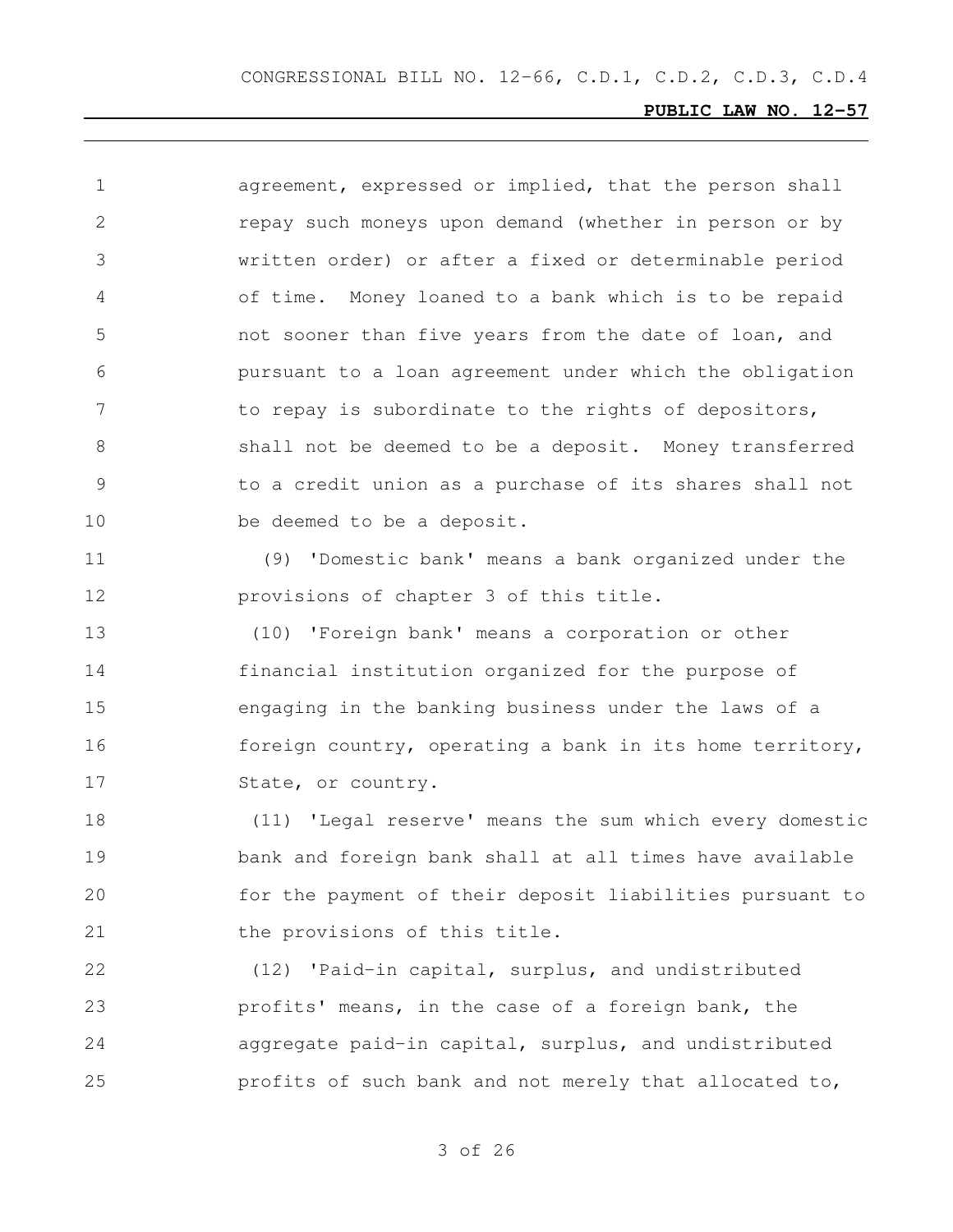| 1              | located in, or arising out of its operations in the         |
|----------------|-------------------------------------------------------------|
| 2              | Federated States of Micronesia.                             |
| 3              | (13) 'Person' includes individuals, corporations,           |
| 4              | partnerships, and any other business entity.                |
| 5              | (14) 'Public Auditor' means the Public Auditor              |
| 6              | appointed by the President of the Federated States of       |
| $7\phantom{.}$ | Micronesia with the advice and consent of the Congress      |
| 8              | pursuant to the Constitution.                               |
| 9              | (15) 'Registrar of Corporations' means the Registrar of     |
| 10             | Corporations of the National Government of the Federated    |
| 11             | States of Micronesia.                                       |
| 12             | (16) 'Related person' with respect to any person means      |
| 13             | his spouse, child, parents, brothers, sisters, or any       |
| 14             | partnership, corporation, or firm in which he owns more     |
| 15             | than a ten percent interest."                               |
| 16             | Section 2. Section 104 of title 29 of the Code of the       |
| 17             | Federated States of Micronesia is hereby amended to read as |
| 18             | follows:                                                    |
| 19             | "Section 104. Requirements for banking business.            |
| 20             | (1) No person shall engage in the business of               |
| 21             | accepting deposits in the Federated States of Micronesia    |
| 22             | or shall use the term 'bank' or 'savings and loan           |
| 23             | association' or any form thereof in the conduct of its      |
| 24             | business unless it has been granted a license pursuant      |
| 25             | to the provisions of this title and such license has not    |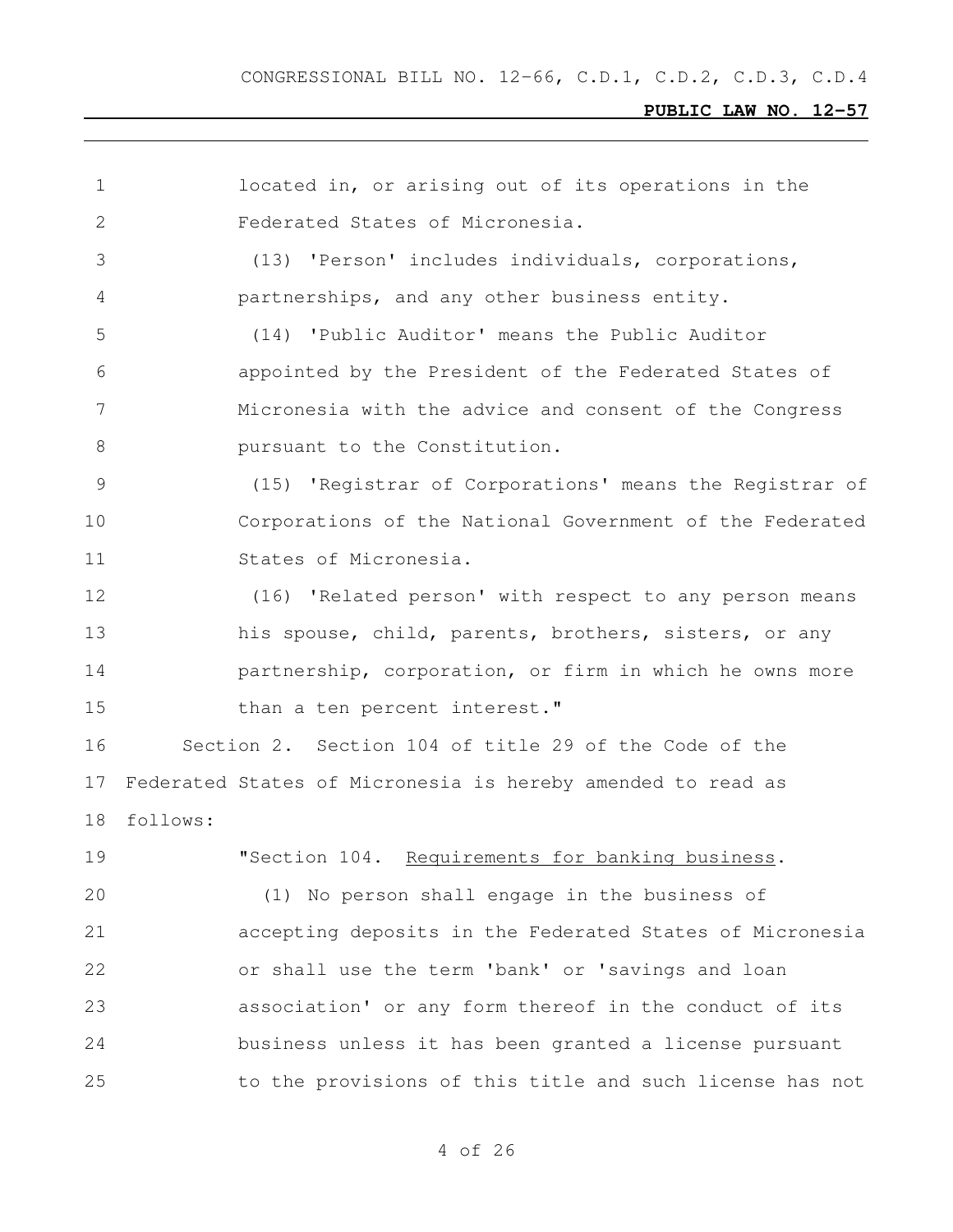expired and has not been canceled.

 (2) Any person holding such a license shall engage in no business in the Federated States of Micronesia other than the banking business and shall engage in such business only at the locations authorized by the Banking Board. Any such person shall give prior notice in writing to the Banking Board of any intention to cease operations at such authorized location. Such notice should be given not later than 180 days prior to the proposed cessation date, and shall include details of alternative arrangements proposed for customers using 12 such location."

 Section 3. Section 205 of title 29 of the Code of the Federated States of Micronesia is hereby amended to read as follows:

**"Section 205. Reports.** 

 (1) The Banking Board shall prepare a report each year on the condition of the banking system of the Federated States of Micronesia and on the operations of the Board during the year. Copies of the report shall be submitted to the President and the Speaker of the Congress within three months of the end of each year. The report shall also be published.

 (2) The Banking Board shall also make up and publish a consolidated statement of assets and liabilities of the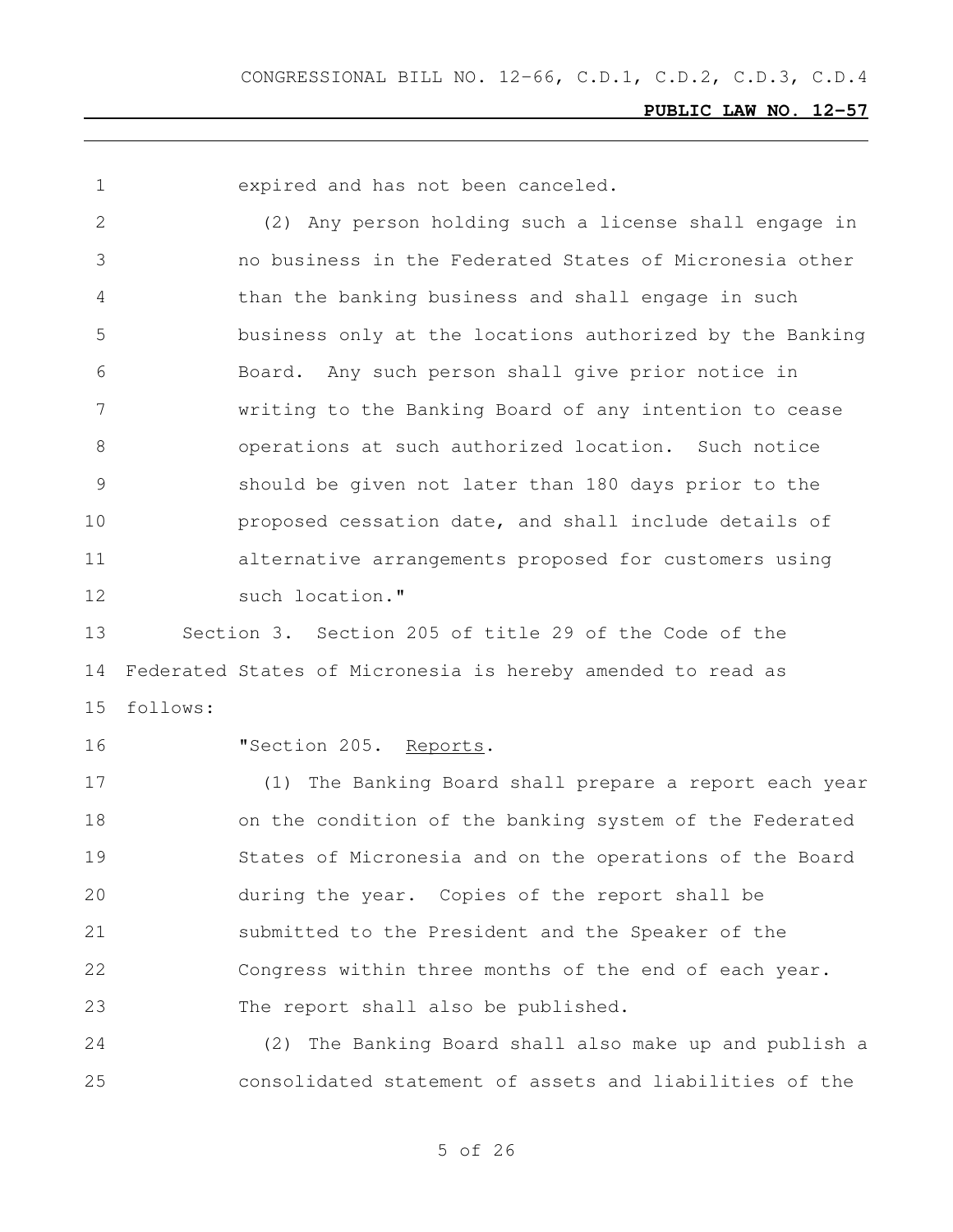| $\mathbf 1$     | Federated States of Micronesia banking system not less          |
|-----------------|-----------------------------------------------------------------|
| $\overline{2}$  | frequently than quarterly, and send copies of the               |
| 3               | statement to the President and the Speaker of the               |
| 4               | Congress. The Banking Board may also publish from time          |
| 5               | to time a consolidated statement of assets and                  |
| 6               | liabilities of the Federated States of Micronesia               |
| 7               | banking system showing figures separately by state."            |
| 8               | Section 4. Title 29 of the Code of the Federated States of      |
| 9               | Micronesia, as amended, is hereby further amended by enacting a |
| 10 <sub>o</sub> | new section 209 to read as follows:                             |
| 11              | "Section 209. Indemnity.                                        |
| 12              | Neither the Banking Board nor any of its members, the           |
| 13              | Banking Commissioner, employee or any person duly               |
| 14              | appointed to assist the Banking Board in carrying out           |
| 15              | its powers and duties under this title shall incur any          |
| 16              | liability as a result of anything done in good faith in         |
| 17              | the exercise of any power or the performance of any duty        |
| 18              | under this title."                                              |
| 19              | Section 5. Section 301 of title 29 of the Code of the           |
| 20              | Federated States of Micronesia is hereby amended to read as     |
| 21              | follows:                                                        |
| 22              | "Section 301. Organization - Permit required;                   |
| 23              | Application.                                                    |
| 24              | (1) Any five or more persons of sufficient legal                |
| 25              | capacity may organize a domestic bank, but for such             |
|                 |                                                                 |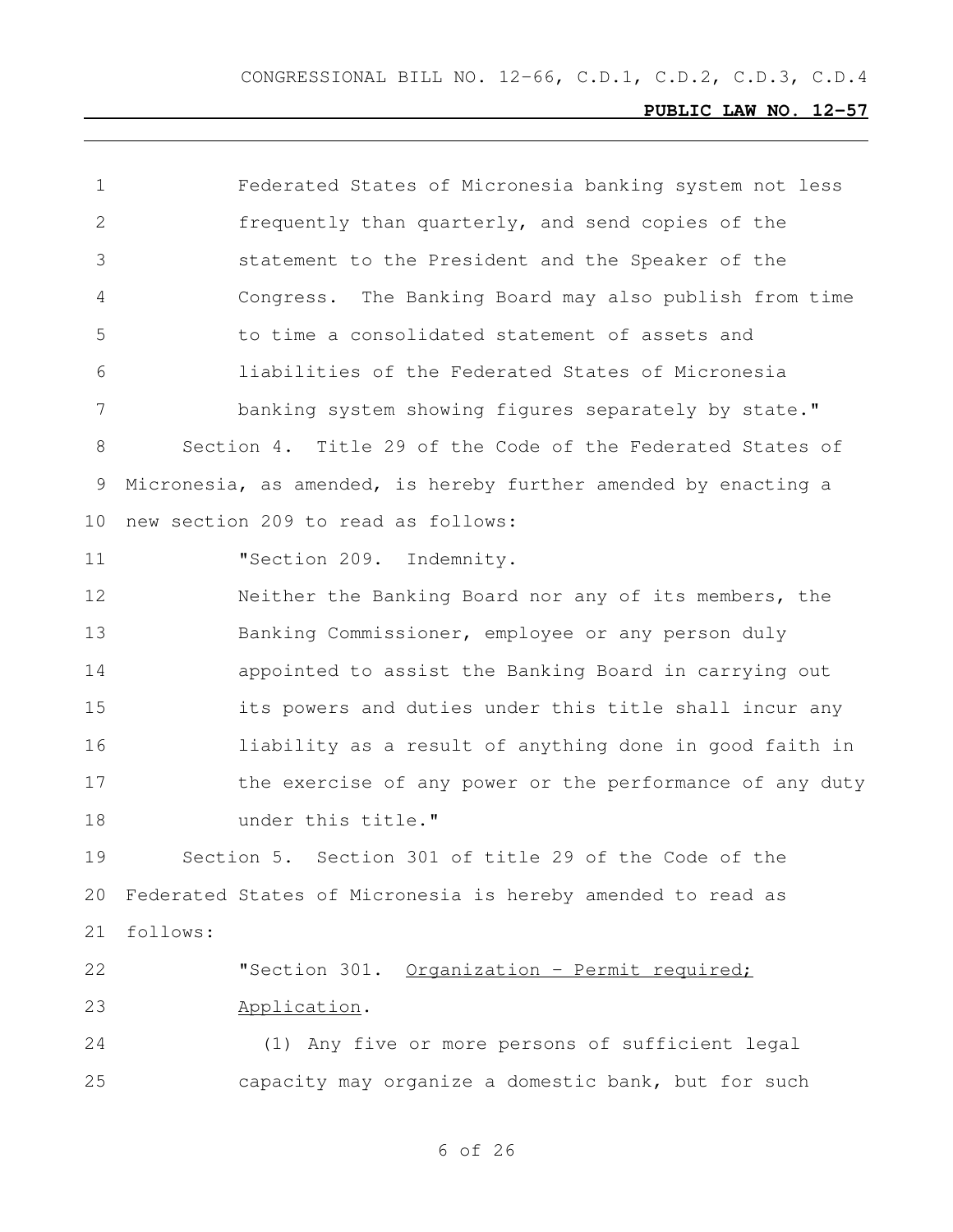purpose they shall first apply in writing for a permit from the Banking Board. (2) The application shall set forth and prove the need of the services of a banking institution in the locality wherein the bank is sought to be established, and that the services rendered by other banking institutions do 7 not answer the needs of the locality. (3) The application shall also set forth the following: 10 (a) A business plan showing the intended strategy for the first three years of operation, including the administrative and organizational structure of the bank, **internal controls, and projected balance sheet, profit**  and loss and cash flow statements for each of the three years, together with the assumptions on which they are based; (b) The structure and adequacy of the proposed capital in relation to the projected volume of risk assets detailed in the business plan; (c) The financial capacity, history, qualifications and experience of the applicants and the **proposed management."**  Section 6. Section 309 of title 29 of the Code of the Federated States of Micronesia is hereby amended to read as follows: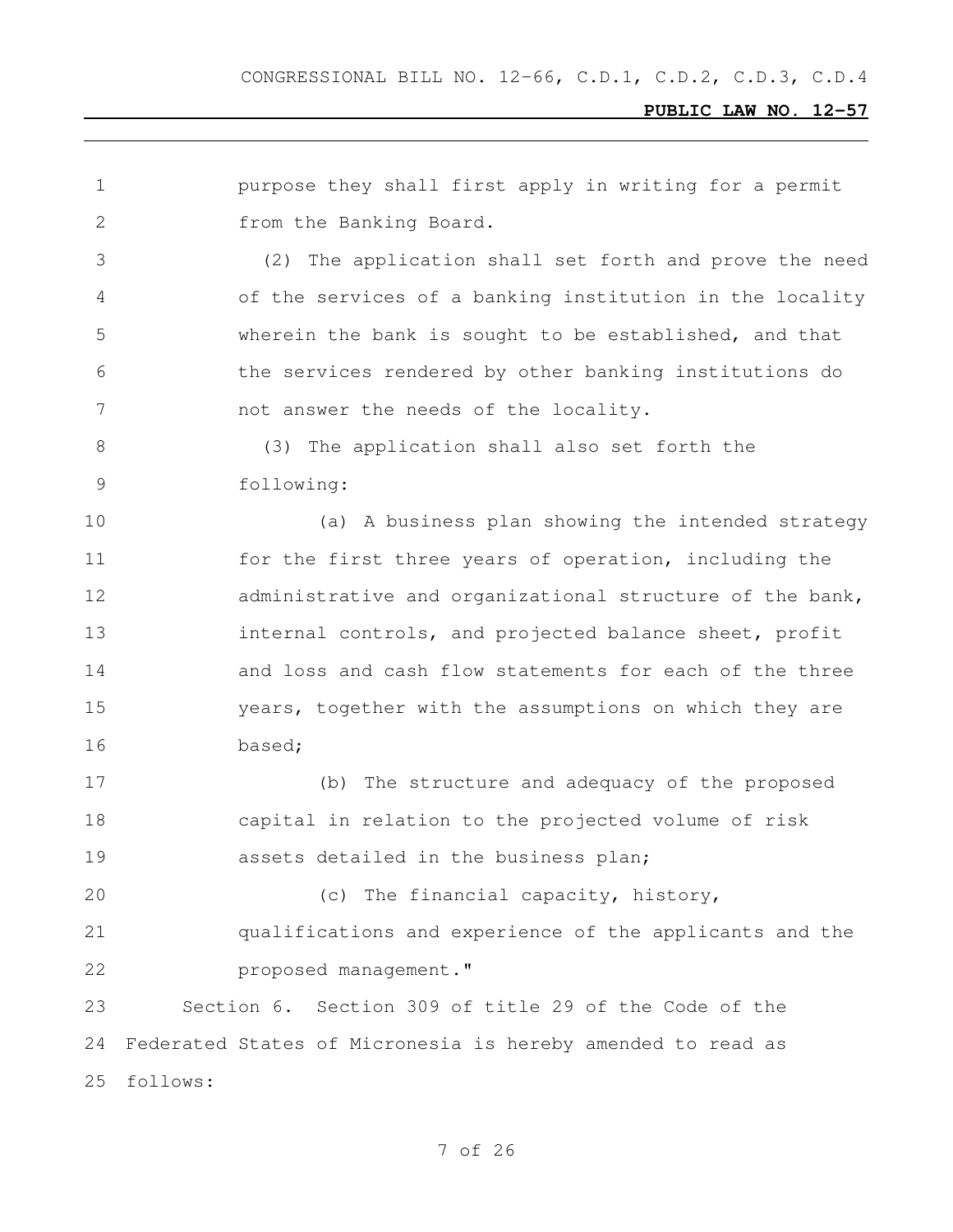| $\mathbf 1$    |          | "Section 309. Amount and ownership of capital stock.        |
|----------------|----------|-------------------------------------------------------------|
| 2              |          | No domestic bank shall be organized and established in      |
| 3              |          | the Federated States of Micronesia with a capital stock     |
| 4              |          | less than \$1,000,000, which shall be paid in cash before   |
| 5              |          | the bank shall be authorized to commence business, and      |
| 6              |          | at least two-thirds of which shall be owned by persons      |
| 7              |          | who are citizens of the Federated States of Micronesia      |
| 8              |          | and who shall have resided in the Federated States of       |
| $\overline{9}$ |          | Micronesia for at least one year prior to the               |
| 10             |          | application."                                               |
| 11             |          | Section 7. Section 402 of title 29 of the Code of the       |
| 12             |          | Federated States of Micronesia is hereby amended to read as |
| 13             | follows: |                                                             |
| 14             |          | "Section 402. Establishment - Application for permit        |
| 15             |          | required.                                                   |
| 16             |          | (1) No foreign bank may open any branch or office or        |
| 17             |          | change the location of any branch or office in the          |
| 18             |          | Federated States of Micronesia without a permit to do so    |
| 19             |          | from the Banking Board.                                     |
| 20             |          | (2) An application to the Banking Board for such            |
| 21             |          | permit shall state the benefit to the public expected to    |
| 22             |          | result from the granting of the permit applied for.         |
| 23             |          | The Banking Board, upon receipt of such<br>(3)              |
| 24             |          | application, may require the submittal of such              |
| 25             |          | additional information as may be necessary in order for     |
|                |          |                                                             |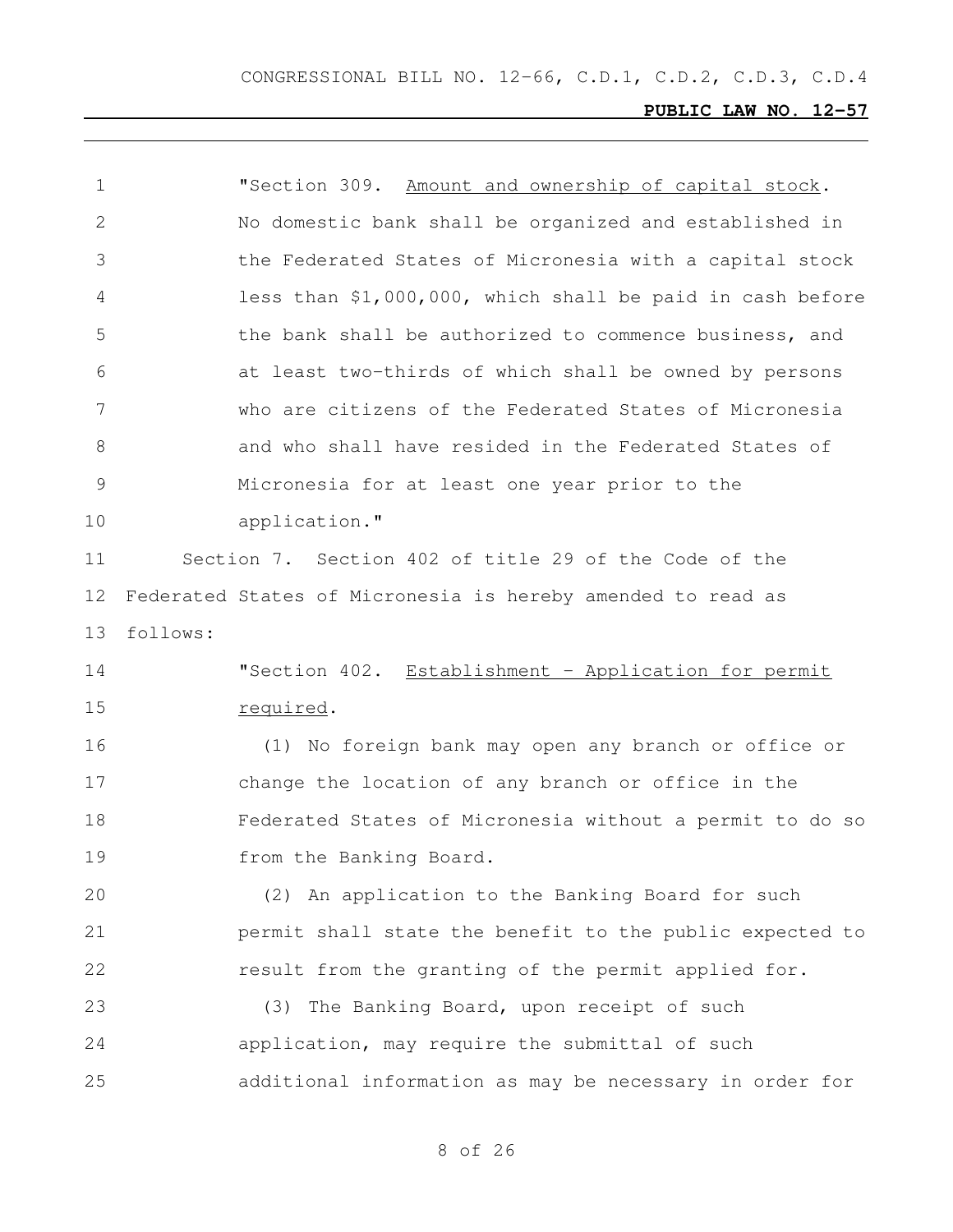it to make the necessary investigations. (4) An application by a foreign bank to open a new branch in the FSM must be accompanied by written confirmation from the supervisory authority in the applicants' country of incorporation that the supervisory authority has no objection to the proposal 7 to establish the branch in the FSM; and that the foreign bank is subject to consolidated supervision and regulation in its country of incorporation." Section 8. Section 403 of title 29 of the Code of the Federated States of Micronesia is hereby amended to read as follows: "Section 403. Application for permit – Banking Commissioner's investigation. It shall be the duty of 15 the Banking Commissioner, immediately after the Banking 16 Board receives an application for a permit, to make whatever investigations may be necessary as to: (1) the overall financial condition of the application; (2) whether or not granting the application would reasonably be apt to result in an over-extension of **applicant's resources or facilities;**  (3) the character and repute, as well as the banking and commercial experience, of applicant and the bank's directors and executive officers;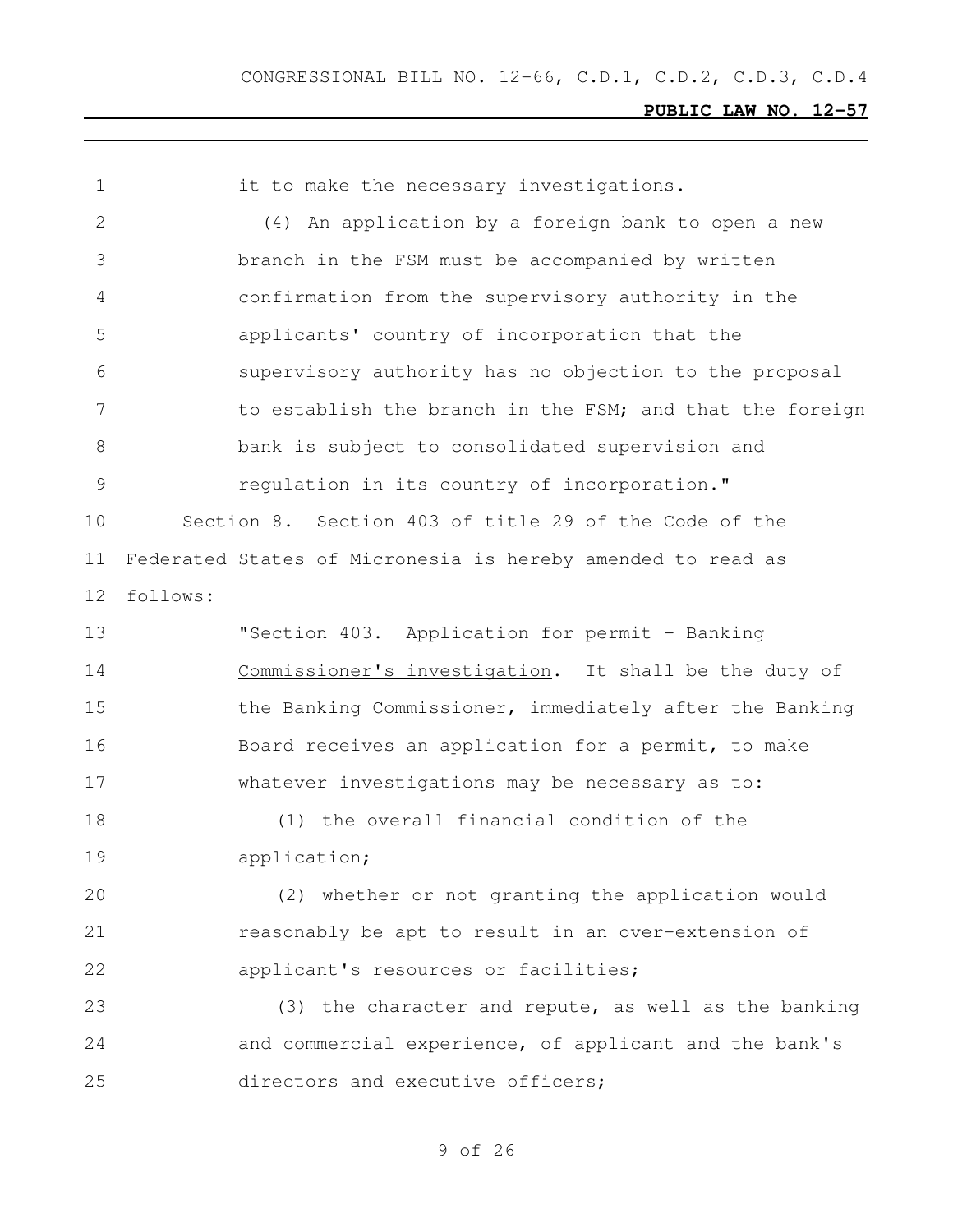(4) whether the bank shall be of benefit to the general public;

 (5) the investment which the bank has made or has available for its operations in the Federated States of Micronesia; and

 (6) whether the bank will maintain insurance or other deposit protection at least equivalent to that offered by a bank which is a member of the Federal Deposit Insurance Corporation of the United States." Section 9. Section 404 of title 29 of the Code of the Federated States of Micronesia is hereby amended to read as follows:

 "Section 404. Applicant for permit – Issuance by Board. 14 The Banking Board may issue the permit applied for if, **in its judgement, the results of the investigations are** 16 5. satisfactory; PROVIDED that, in no event shall the Banking Board issue a permit until the applicant provides incontrovertible evidence that the applicant has and will maintain continuing insurance or other deposit protection at least equivalent to that offered by a bank which is a member of the Federal Deposit Insurance Corporation of the United States. Any permit may be granted subject to such conditions as the Banking Board, in its discretion, deems necessary to protect the interests of the people of the Federated States of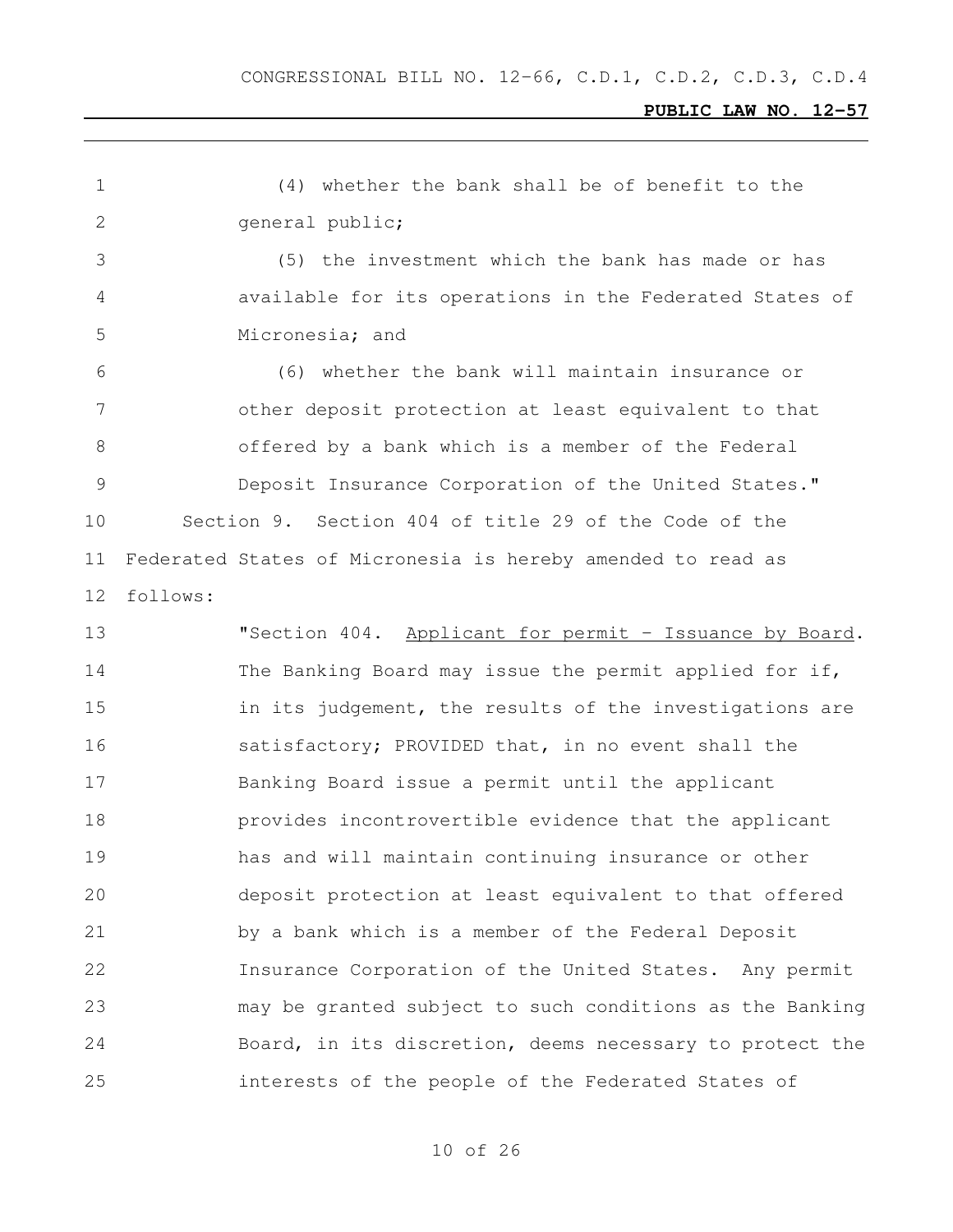|          | Micronesia. The decision of the Banking Board shall be      |
|----------|-------------------------------------------------------------|
|          | final. All expenses incurred by the Banking Board in        |
|          | connection with such investigations shall be paid by the    |
|          | applicant in conformity with regulations which the          |
|          | Banking Board may make."                                    |
|          | Section 10. Section 601 of title 29 of the Code of the      |
|          | Federated States of Micronesia is hereby amended to read as |
| follows: |                                                             |
|          | "Section 601. Requlation and supervision of banks by        |
|          | Banking Board - General policies.                           |
|          | (1) All domestic banks and, to the extent of and with       |
|          | respect to business done at any branches established in     |
|          | the Federated States of Micronesia, all foreign banks       |
|          | doing business in the Federated States of Micronesia        |
|          | shall be regulated and supervised by the Banking Board      |
|          | in such manner as to secure the safe and sound conduct      |
|          | of such business, to prevent unsound practices, and to      |
|          | maintain the public confidence in such business and         |
|          | protect the public interest and the interests of            |
|          | depositors, creditors, and stockholders.                    |
|          | (2) In determining if a Bank is carrying on its             |
|          | business in a prudent manner, the Banking Board will        |
|          | have regard to the following:                               |
|          | (a) capital adequacy in relation to the size and            |
|          | nature of the business;                                     |
|          |                                                             |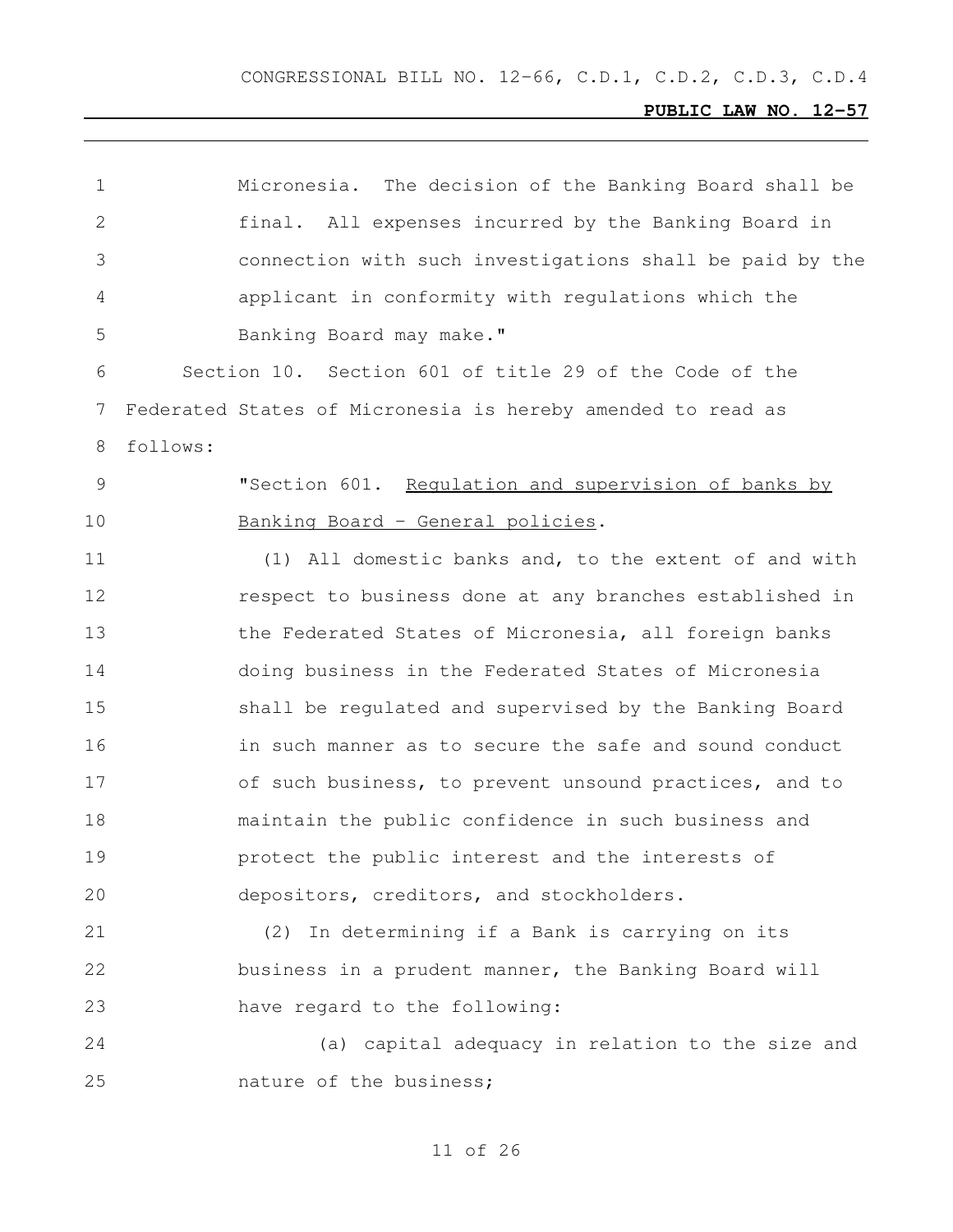| $\mathbf 1$    | (b) asset concentration and risk exposure;               |
|----------------|----------------------------------------------------------|
| $\overline{2}$ | (c) separation of Banking Business from other            |
| 3              | business and from other interests of any person owning   |
| 4              | or controlling the Bank;                                 |
| 5              | (d) adequacy of liquidity in relation to                 |
| 6              | liabilities;                                             |
| 7              | (e) asset quality and adequacy of provisions for         |
| 8              | losses;                                                  |
| 9              | (f) internal controls, risk management and               |
| 10             | accounting systems;                                      |
| 11             | (g) adequacy of governance arrangements                  |
| 12             | (including Directors and senior management) in relation  |
| 13             | to the nature and scale of the business; and             |
| 14             | (h) such other matters as the Banking Board              |
| 15             | considers relevant.                                      |
| 16             | (3) Every foreign bank licensed pursuant to section      |
| 17             | 501                                                      |
| 18             | of this title shall, with the concurrence of the Banking |
| 19             | Commissioner, designate the branch in the Federated      |
| 20             | States of Micronesia which may be used as the channel of |
| 21             | communication between the Banking Board and the Bank     |
| 22             | with respect to the application of this title to its     |
| 23             | business throughout the Federated States of Micronesia.  |
| 24             | Such branch shall be responsible for the timely          |
| 25             | provision of reports and information by other branches   |
|                |                                                          |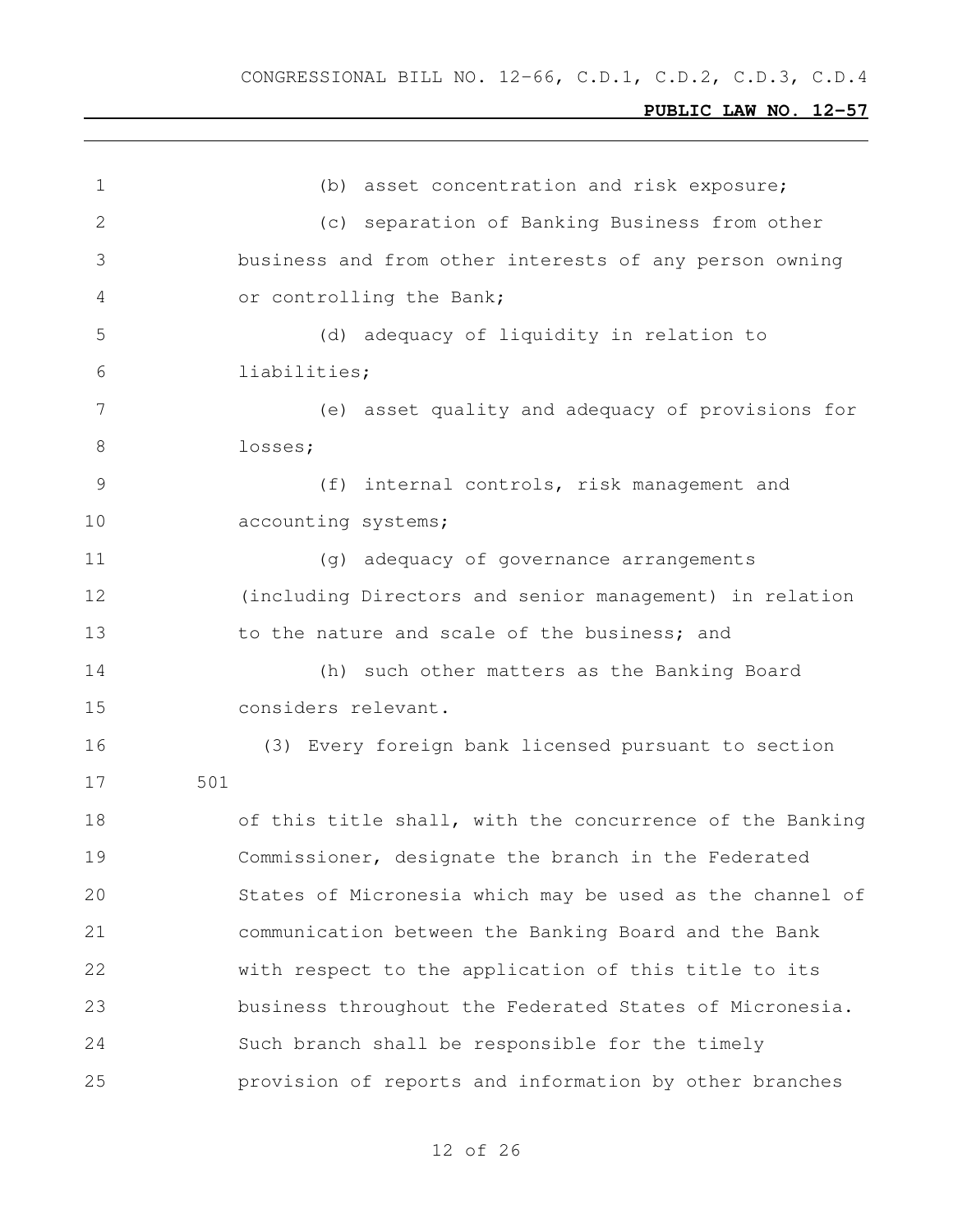| 1            |          | requested under this title. The head office of a            |
|--------------|----------|-------------------------------------------------------------|
| $\mathbf{2}$ |          | domestic bank shall be the channel of communication         |
| 3            |          | between the Banking Board and its branches, and shall be    |
| 4            |          | responsible for the timely provision of reports and         |
| 5            |          | information by other branches requested under this          |
| 6            |          | title."                                                     |
| 7            |          | Section 11. Section 604 of title 29 of the Code of the      |
| 8            |          | Federated States of Micronesia is hereby amended to read as |
| 9            | follows: |                                                             |
| 10           |          | "Section 604. Report of Banks.                              |
| 11           |          | (1) Every domestic or foreign bank shall make at least      |
| 12           |          | one report of its condition each year to the Banking        |
| 13           |          | Commissioner within 90 days after the close of the          |
| 14           |          | bank's fiscal year, and according to forms to be            |
| 15           |          | prescribed by him, verified by the oath of the chief        |
| 16           |          | executive officer or chief financial officer and            |
| 17           |          | attesting officer, certifying and subscribing under oath    |
| 18           |          | that each of them has personal knowledge of the facts       |
| 19           |          | stated therein and that the same are true.                  |
| 20           |          | (2) Such reports shall exhibit in detail and under          |
| 21           |          | appropriate heads the total resources and liabilities of    |
| 22           |          | the bank, and, in the case of a foreign bank, shall show    |
| 23           |          | separately the resources, liabilities, and operations in    |
| 24           |          | the Federated States of Micronesia.                         |
| 25           |          | (3) The Banking Commissioner shall have the right to        |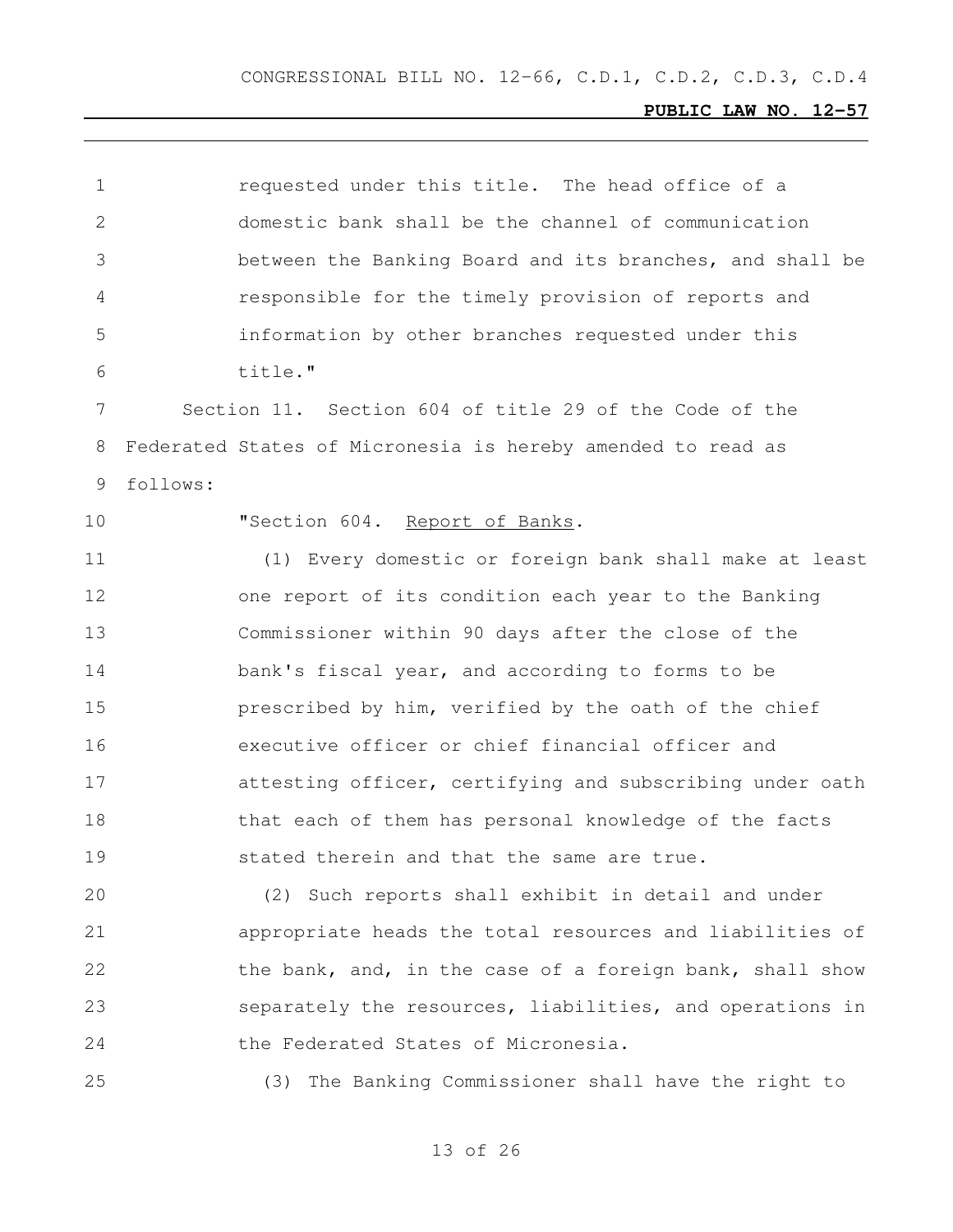require that any such reports be audited at the bank's expense by independent accountants approved by the Banking Commissioner. (4) Every domestic and foreign bank holding a license under this title shall forward to the Banking Commissioner no later than the 31st day of December each year a report outlining the bank's policy regarding employment of citizens of the Federated States of Micronesia in executive positions in the bank, and the steps being taken to maximize such employment. (5) Every domestic and foreign bank shall publish in 12 such manner as the Banking Commissioner shall direct, 13 Within 4 months after the close of its fiscal year, an audited report of its condition as described in subsections (1) and (2) of this section. (6) Each Bank shall deliver to the Banking Board within such period as may be specified and in such form 18 as the Board may from time to time approve, a periodic statement of its: 20 (a) assets and liabilities; (b) earnings and expenses; (c) loans and advances; and (d) such other data as the Board may deem necessary to carry out the purpose of this act." Section 12. Section 605 of title 29 of the Code of the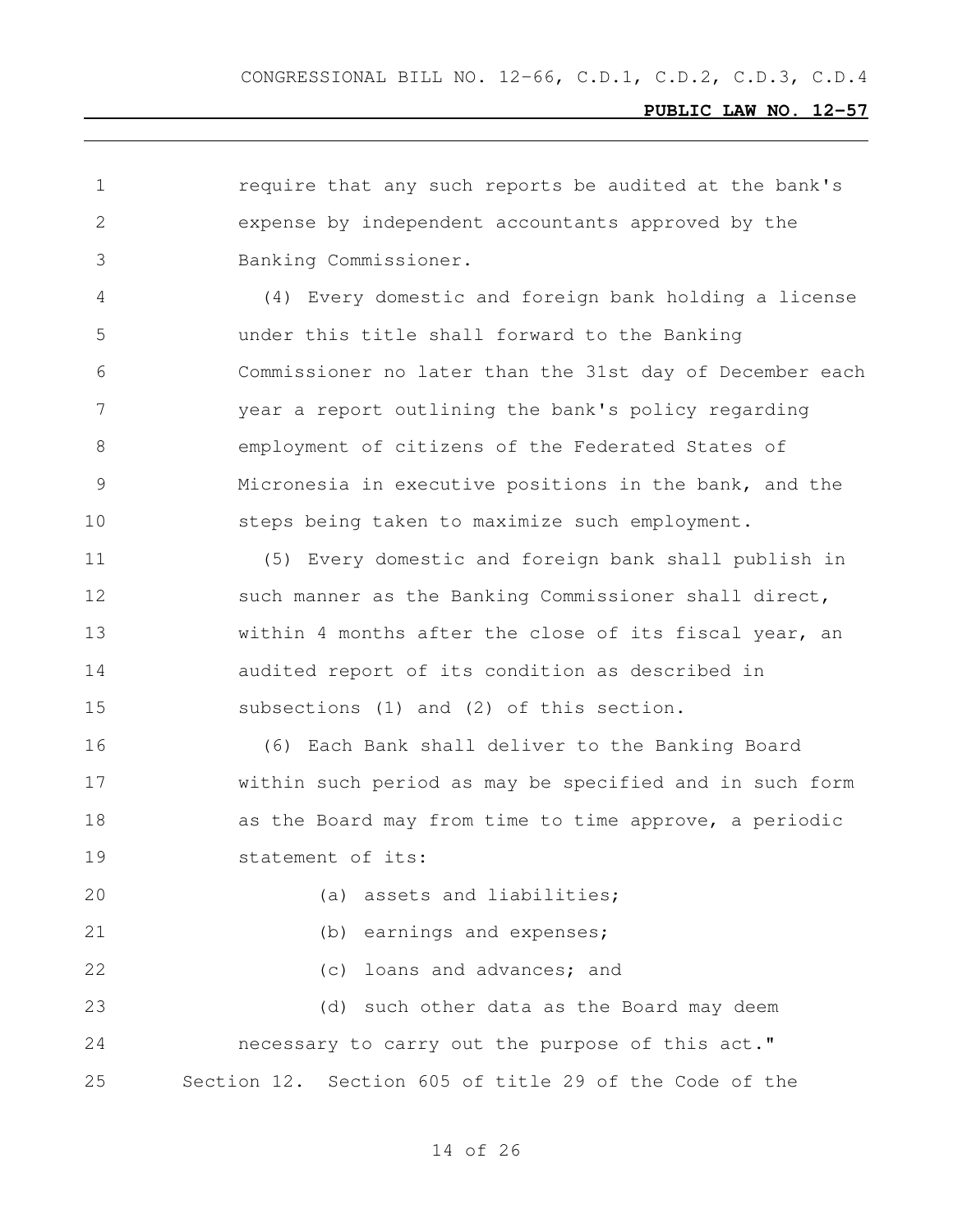Federated States of Micronesia is hereby amended to read as follows: "Section 605. Special reports. (1) The Banking Commissioner may request from the banks special reports. (2) The Banking Commissioner may, from time to time, 7 by notice in writing, require any domestic or foreign bank to submit such reports and returns as he may require for the purposes of the administration and enforcement of the provisions of this title and any 11 requlations made thereunder. (3) Any bank notified in writing under subsection (2) of this section shall comply with accurate and timely submissions or be subject to a penalty imposed by the Banking Board in an amount not to exceed \$50 per day until the correct information has been provided to the satisfaction of the Banking Commissioner. (4) During the first five years of operations in the Federated States of Micronesia by any domestic bank, the Banking Commissioner shall call for special reports of its condition not less frequently than each calendar 22 quarter." Section 13. Section 606 of title 29 of the Code of the Federated States of Micronesia is hereby amended to read as follows: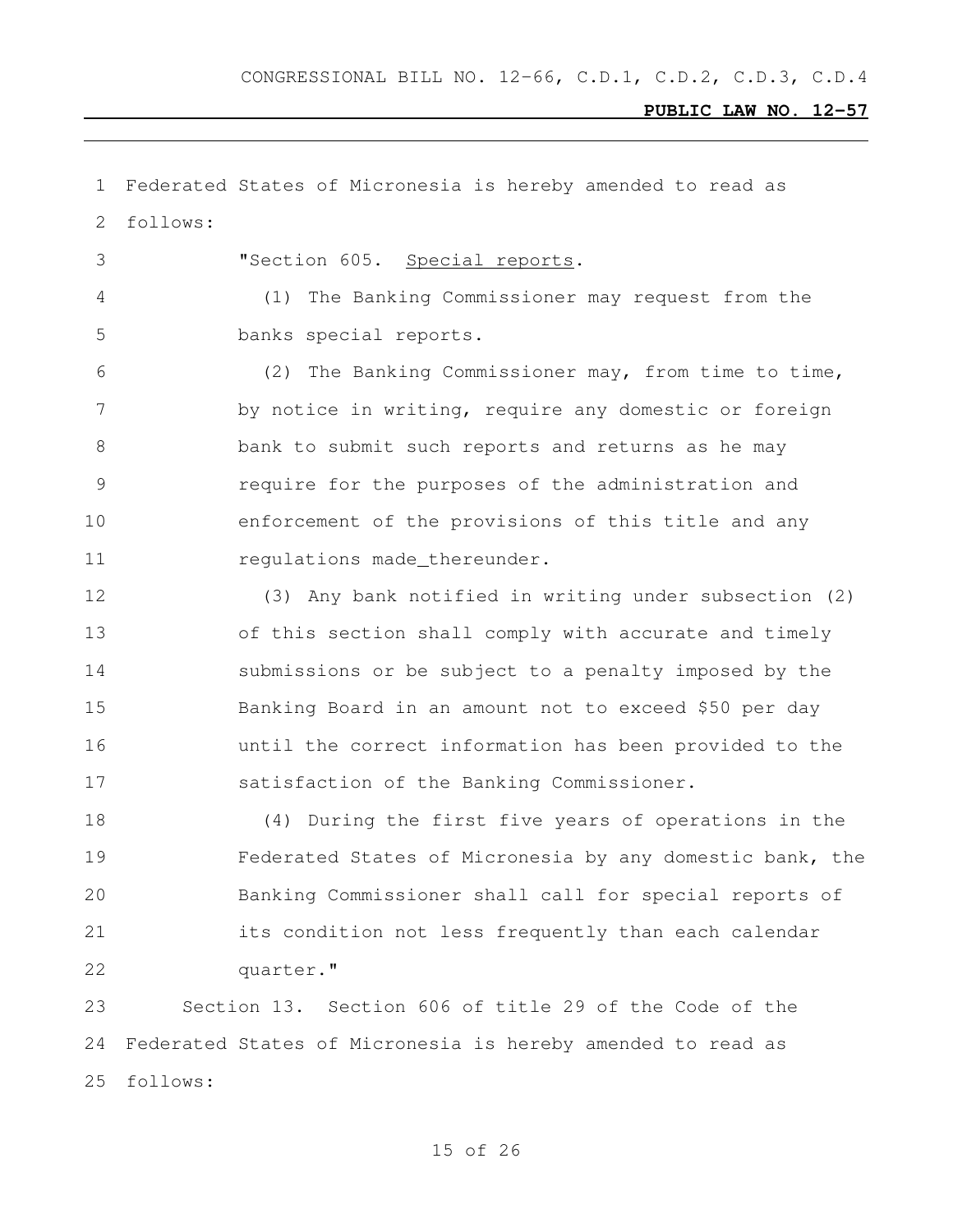| 1            | "Section 606. Misleading or obstructive conduct an        |
|--------------|-----------------------------------------------------------|
| $\mathbf{2}$ | offense.                                                  |
| 3            | (1) Whoever, with intent to deceive:                      |
| 4            | (a) makes a false or misleading entry in any bank         |
| 5            | book or record;                                           |
| 6            | (b) makes, provides or certifies any report               |
| 7            | required by section 604 or 605 of this title, or          |
| 8            | provides any information required under this title,       |
| 9            | which is false in any material particular;                |
| 10           | (c) omits an entry or alters or conceals any              |
| 11           | entry in any bank book or record; or                      |
| 12           | (d) conceals or destroys any information, book,           |
| 13           | voucher, record, report, return, minutes or document      |
| 14           | relating to the accounts, transactions, affairs or        |
| 15           | business of a bank;                                       |
| 16           | shall be fined not more than $$1,000$ , or imprisoned for |
| 17           | not more than 1 year, or both.                            |
| 18           | (2) Whoever obstructs, or endeavors to obstruct:          |
| 19           | (a) the proper performance by an Auditor of a             |
| 20           | Bank of his duties related to that Bank;                  |
| 21           | (b) an examination of a Bank conducted pursuant           |
| 22           | to section 603 of this title; or                          |
| 23           | (c) the proper performance of his duties by an            |
| 24           | advisor appointed under section 701 of this title;        |
| 25           | shall be fined not more than \$1,000, or imprisoned for   |
|              |                                                           |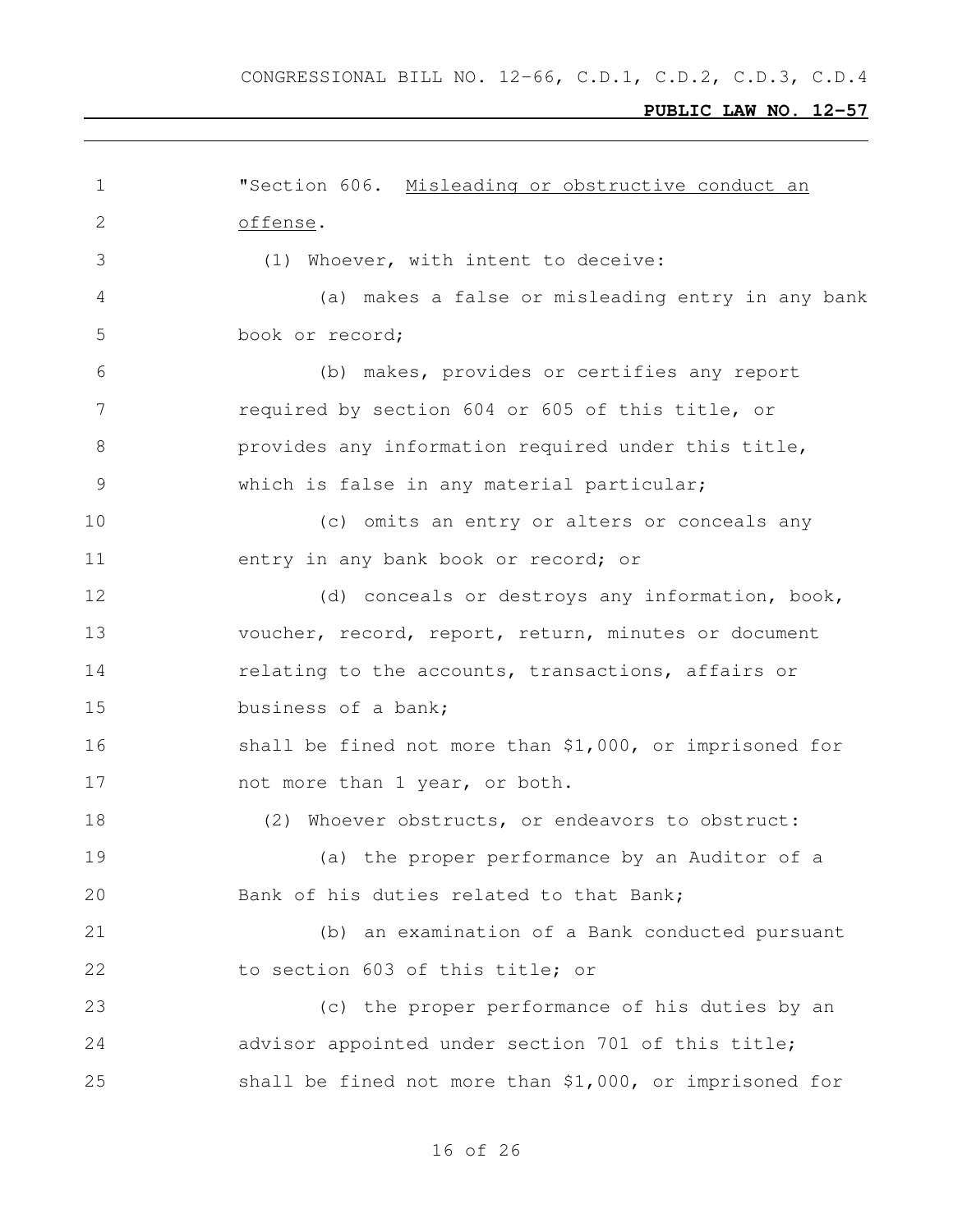| 1             |          | not more than 1 year, or both."                             |
|---------------|----------|-------------------------------------------------------------|
| 2             |          | Section 14. Section 612 of title 29 of the Code of the      |
| 3             |          | Federated States of Micronesia is hereby amended to read as |
| 4             | follows: |                                                             |
| 5             |          | "Section 612. Limitations on loans - Maximum amount.        |
| 6             |          | (1) No domestic bank shall permit a person to become        |
| 7             |          | indebted or liable to it, either directly or indirectly,    |
| 8             |          | in an amount in excess of 20 percent of the aggregate       |
| $\mathcal{G}$ |          | paid-in and unimpaired capital, surplus, and undivided      |
| 10            |          | profits of the bank; PROVIDED however, that this            |
| 11            |          | subsection shall not apply to transactions entered into     |
| 12            |          | with another bank which is a member of the Federal          |
| 13            |          | Deposit Insurance Corporation of the United States, and     |
| 14            |          | for which quarterly reports of condition are monitored.     |
| 15            |          | (2)<br>In computing the total liabilities, direct or        |
| 16            |          | indirect, of any person to a bank, there shall be           |
| 17            |          | included all liabilities to the bank of any related         |
| 18            |          | person and any loans made for his benefit or for the        |
| 19            |          | benefit of any related person.                              |
| 20            |          | (3) In computing the total liabilities of any firm,         |
| 21            |          | copartnership, or unincorporated association to the         |
| 22            |          | bank, there shall be included all liabilities of its        |
| 23            |          | individual members and all loans made for the benefit of    |
| 24            |          | the copartnership or unincorporated association or any      |
| 25            |          | members thereof.                                            |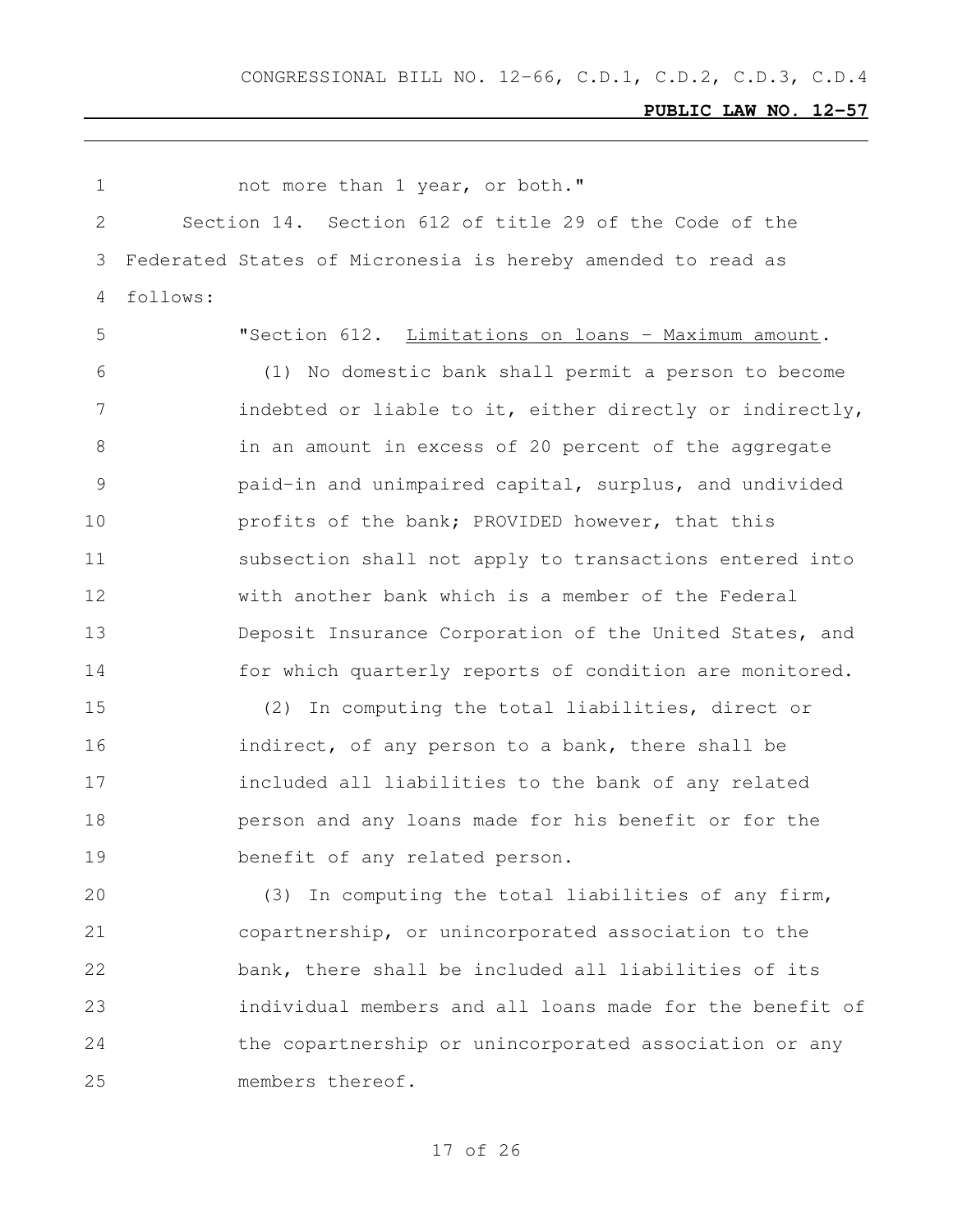| $\mathbf 1$ | In computing the total liabilities of any<br>(4)            |
|-------------|-------------------------------------------------------------|
| 2           | corporation to a bank there shall be included all           |
| 3           | liabilities of and all loans made for the benefit of the    |
| 4           | corporation and its majority owned subsidiaries."           |
| 5           | Section 15. Section 613 of title 29 of the Code of the      |
| 6           | Federated States of Micronesia is hereby amended to read as |
| 7           | follows:                                                    |
| 8           | "Section 613. Limitations on loans - Related persons.       |
| 9           | (1) Except as herein provided, no domestic bank shall       |
| 10          | make any extension of credit to any of its officers,        |
| 11          | directors, agents, or employees, or to any related          |
| 12          | person, either directly or indirectly, except upon the      |
| 13          | written application of such person or related person        |
| 14          | stating the line of credit applied for, terms and           |
| 15          | security, if any, offered therefor to the board of          |
| 16          | directors or to the loan or executive committee of the      |
| 17          | board, and then only with the written approval of a         |
| 18          | majority of the board or a majority of the loan             |
| 19          | committee of the bank (excluding the person seeking the     |
| 20          | credit) before the loan is made; and the approval of the    |
| 21          | loan as allowed by the board or the loan committee of       |
| 22          | the bank shall be made a part of the minutes of the next    |
| 23          | directors' meeting of the bank.                             |
|             |                                                             |

 (2) Loans may be made to any officer, director, agent, or employee of any domestic bank or any related person,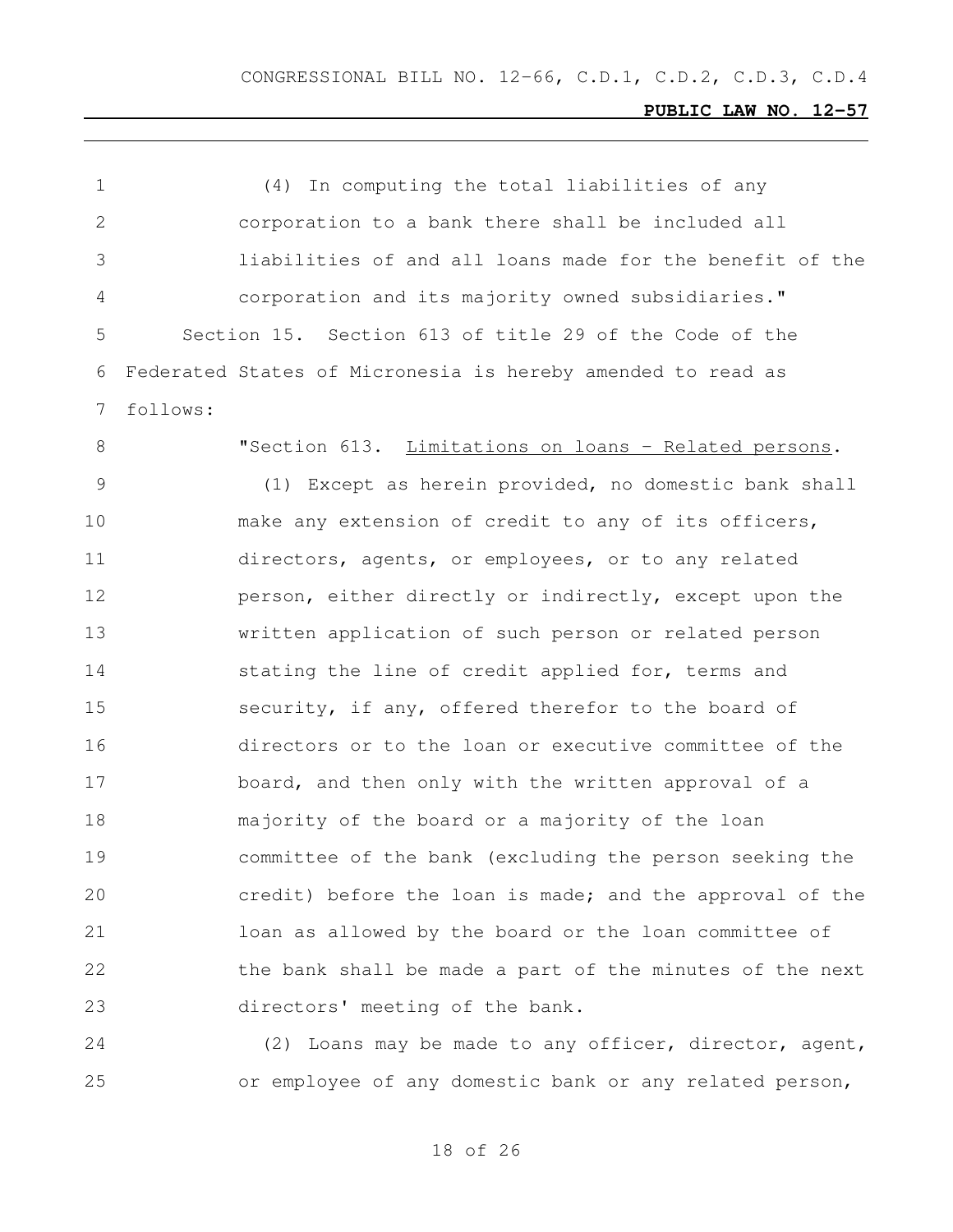| 1             |          | without such application and approval, in amounts not in    |
|---------------|----------|-------------------------------------------------------------|
| 2             |          | excess of \$5,000 in aggregate principal owing by any       |
| 3             |          | such individual and related person at any one time.         |
| 4             |          | (3) Extensions of credit may only be made pursuant to       |
| 5             |          | subsections (1) and (2) of this section if they are made    |
| 6             |          | on substantially the same terms, including interest         |
| 7             |          | rates and collateral, as those prevailing at the time       |
| 8             |          | for comparable transactions by the bank with members of     |
| $\mathcal{G}$ |          | the general public; PROVIDED however, that a bank may       |
| 10            |          | offer preferential terms to employees under an              |
| 11            |          | internally established employee benefit program."           |
| 12            |          | Section 16. Section 622 of title 29 of the Code of the      |
| 13            |          | Federated States of Micronesia is hereby amended to read as |
| 14            | follows: |                                                             |
| 15            |          | "Section 622. Limitations on sale of assets, merger,        |
| 16            |          | etc.                                                        |
| 17            |          | No domestic bank may merge or consolidate with, or sell     |
| 18            |          | a substantial portion of its assets to, another bank        |
| 19            |          | without the approval of the Banking Board. No foreign       |
| 20            |          | bank may make any arrangement or enter into any             |
| 21            |          | agreement for the sale or disposal of its business, or      |
| 22            |          | part thereof, in the Federated States of Micronesia to      |
| 23            |          | any other person without the prior approval in writing      |
| 24            |          | of the Banking Board."                                      |
| 25            |          | Section 17. Section 627 of title 29 of the Code of the      |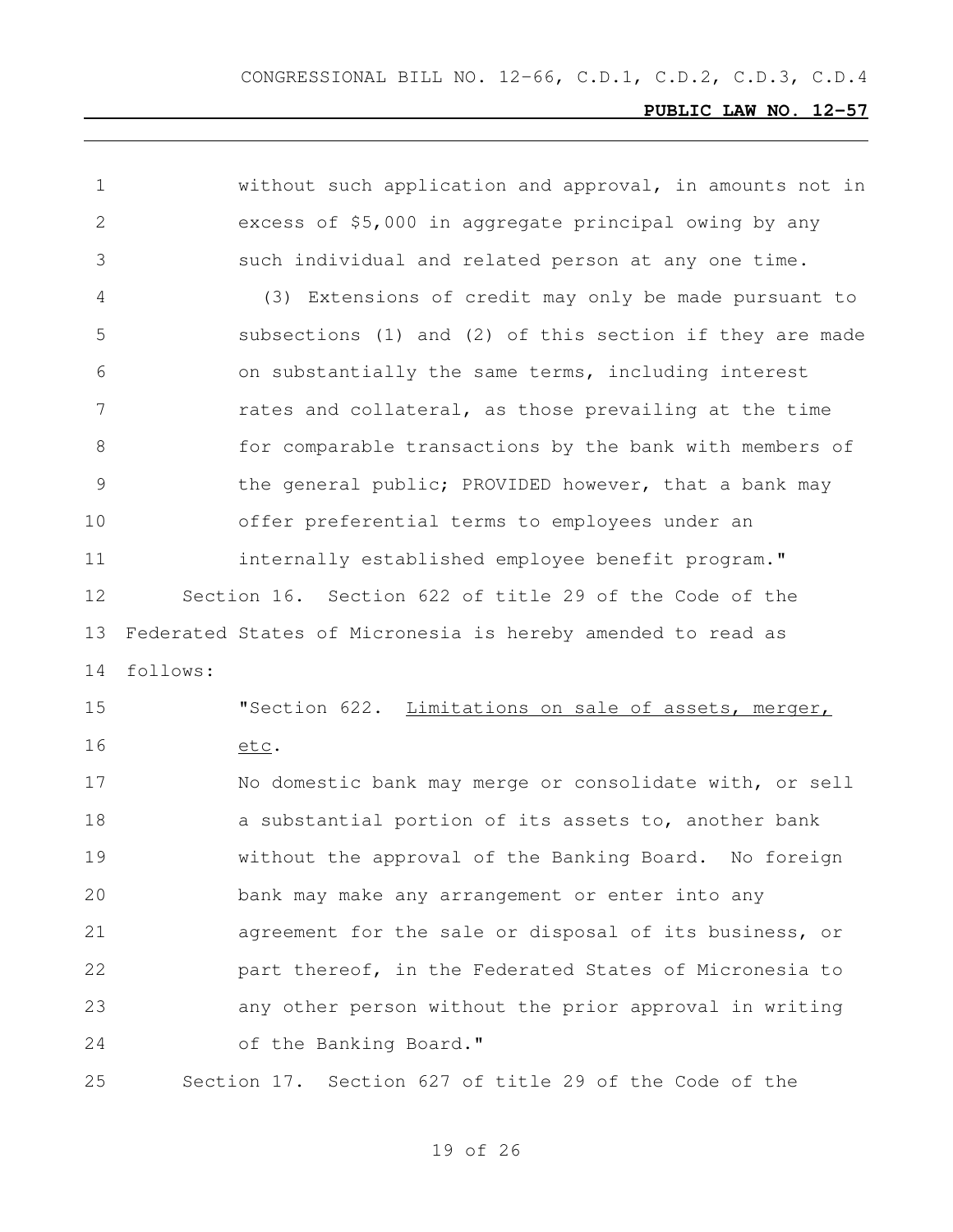Federated States of Micronesia is hereby amended to read as follows:

"Section 627. General penalties.

 (1) For any violation of this title, license conditions imposed by the Banking Board pursuant to section 501 of this title, directives issued by the Banking Board pursuant to section 701 of this title, or the regulations prescribed pursuant to section 602 of this chapter, the delinquent domestic or foreign bank shall be subject to a fine of not more than \$5,000 and 11 if the violation is a continuing one, to a further fine not exceeding \$1,000 for every day during which the violation continues; and, in the case of a material violation, to the cancellation of its license.

 (2) The Banking Board must give notice to the Bank concerned of the intention to impose a penalty pursuant to subsection (1) of this section, and allow it a hearing in respect to the alleged violation. The Banking Board must take into account the outcome of the hearing in its final decision.

 (3) The Banking Commissioner shall immediately notify the Bank concerned in writing of any penalty imposed pursuant to subsections (1) and (2) of this section. If 24 the penalty involves cancellation of license, the Bank must immediately cease to carry on banking business, the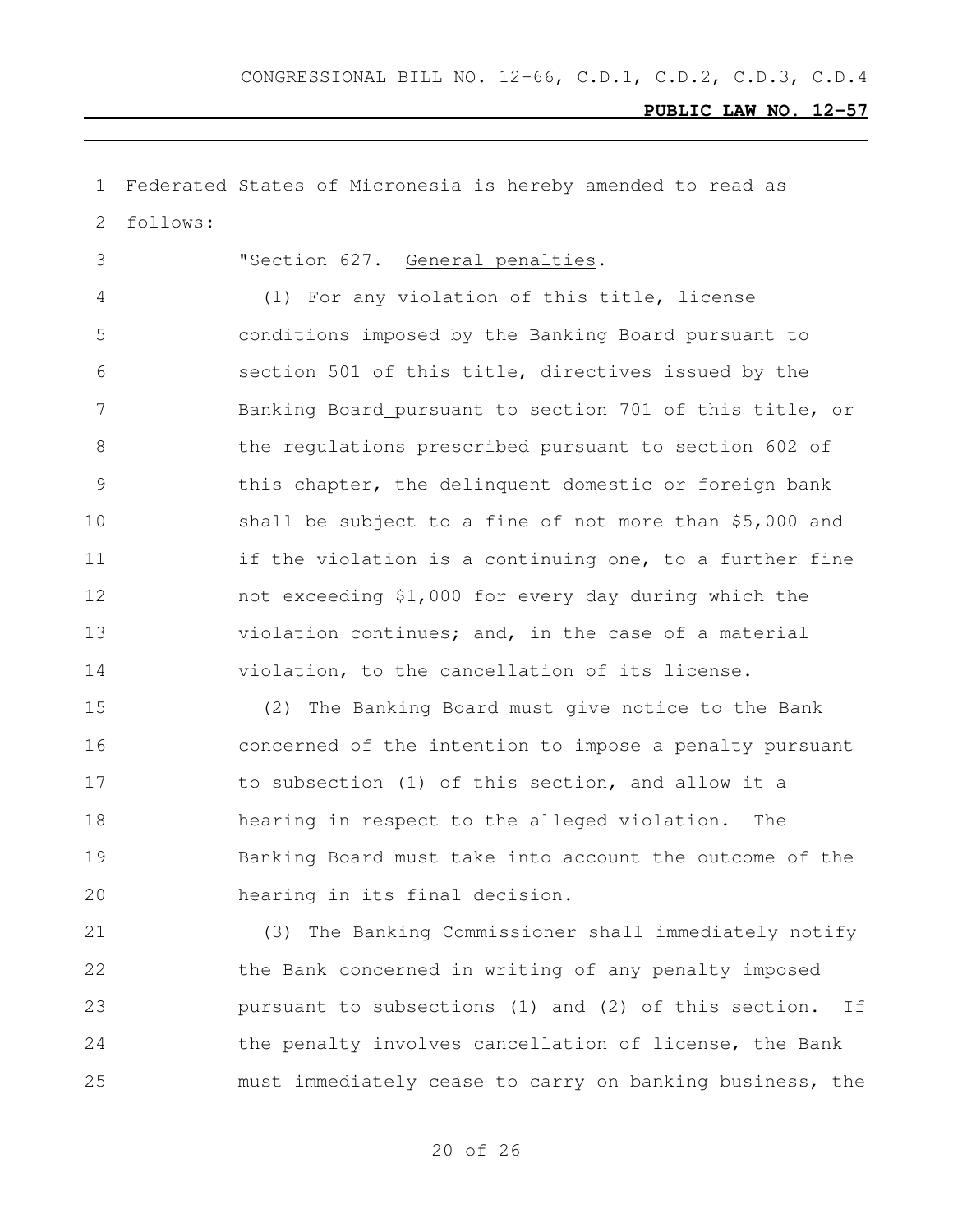| $\mathbf 1$ | Banking Commissioner must notify the Registrar of               |
|-------------|-----------------------------------------------------------------|
| 2           | Corporations of the cancellation, and the provisions of         |
| 3           | section 801 of this title shall apply."                         |
| 4           | Section 18. Title 29 of the Code of the Federated States of     |
| 5           | Micronesia, as amended, is hereby further amended by enacting a |
| 6           | new chapter 7 entitled "Control over Banks".                    |
| 7           | Section 19. Title 29 of the Code of the Federated States of     |
| 8           | Micronesia, as amended, is hereby further amended by enacting a |
| 9           | new section 701 of chapter 7 to read as follows:                |
| 10          | "Section 701. Unsafe or unsound practices.                      |
| 11          | (1)<br>This section shall apply when the Banking Board          |
| 12          | has determined that a Bank licensed under this title:           |
| 13          | (a) is following unsafe or unsound practices in                 |
| 14          | the conduct of its business that if continued may               |
| 15          | jeopardize its obligations to its depositors, or                |
| 16          | adversely affect the operation or stability of the              |
| 17          | banking system of the FSM; or                                   |
| 18          | (b) has contravened or failed to comply with the                |
| 19          | terms and conditions of its license or the provisions of        |
| 20          | this title.                                                     |
| 21          | (2) When a Bank is engaged in practices described in            |
| 22          | subsection (1) of this section, the Banking Board shall:        |
| 23          | (a) issue a directive to such Bank to cease and                 |
| 24          | desist from such practice, contravention or non-                |
| 25          | compliance;                                                     |
|             |                                                                 |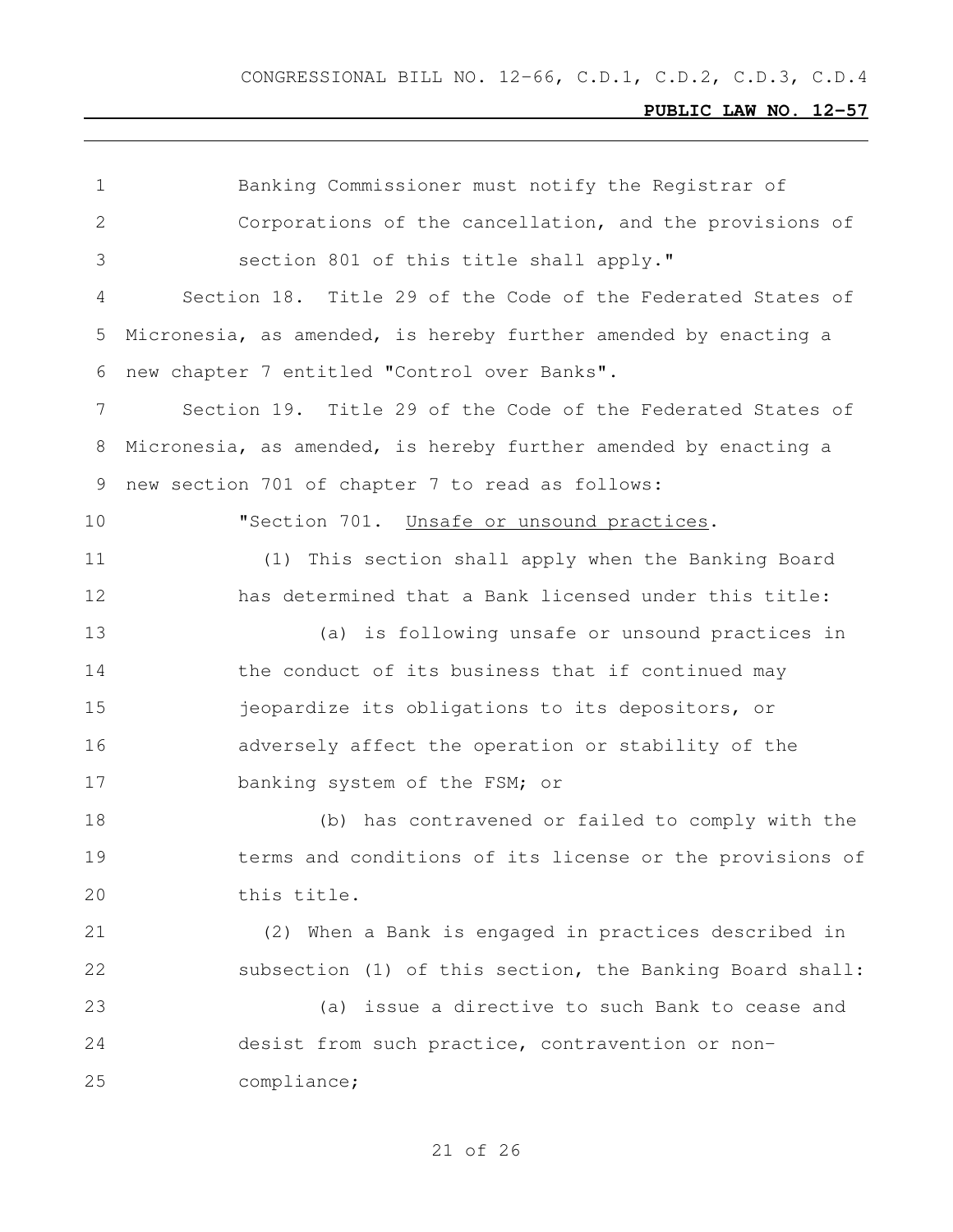(b) issue a directive to such Bank to take such action (including action to replace or strengthen management) as may be specified in such directive in order to correct the conditions resulting from such practice, contravention or non-compliance; and (c) appoint a qualified person to advise the bank on the proper conduct of its business and measures to be 8 taken to rectify its situation; the remuneration to be paid to such advisor shall be fixed by the Banking Board 10 and paid by the Bank." Section 20. Title 29 of the Code of the Federated States of Micronesia, as amended, is hereby further amended by enacting a new section 702 of chapter 7 to read as follows: "Section 702. Penalty for failure to comply with section 701 of this title. If a Bank to which section 701 of this title has been applied fails to comply within a reasonable time with a directive, such failure shall constitute grounds for an application under section 801 of this title." Section 21. Title 29 of the Code of the Federated States of Micronesia, as amended, is hereby further amended by enacting a new section 703 of chapter 7 to read as follows: "Section 703. Prevention against money laundering. (1) Any director, manager or other officer of a Bank in the Federated States of Micronesia who makes or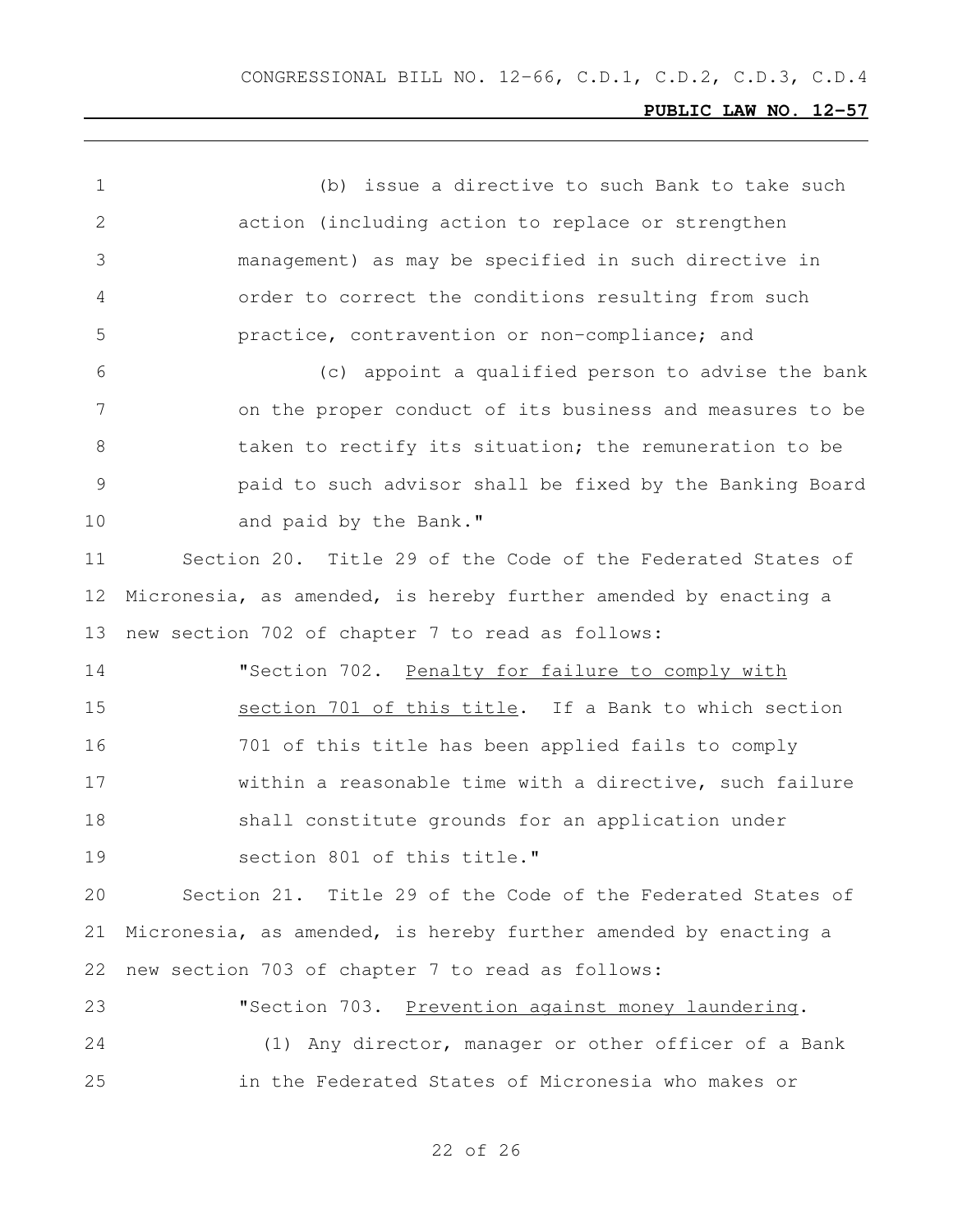| 1             | authorizes, or permits to be made or authorized by any          |
|---------------|-----------------------------------------------------------------|
| $\mathbf{2}$  | officer of the Bank any transaction:                            |
| 3             | (a) without taking or causing to be taken all                   |
| 4             | reasonable steps to establish the true identity of the          |
| 5             | persons concerned in the transaction; or                        |
| 6             | (b) when he or the officer concerned doubts or                  |
| 7             | has reason to doubt the authenticity of documents and           |
| 8             | the truth of written or oral statements material to the         |
| $\mathcal{G}$ | transaction; or                                                 |
| 10            | (c) when he or the officer concerned knows or has               |
| 11            | reason to suspect that any of the funds involved in the         |
| 12            | transaction have been obtained by any party as the              |
| 13            | direct or indirect result of activity that is illegal           |
| 14            | inside or outside the Federated States of Micronesia;           |
| 15            | is quilty of an offense and upon conviction, shall be           |
| 16            | fined not more than \$10,000 or imprisonment for not more       |
| 17            | than one year or both.                                          |
| 18            | (2) No director, manager or other officer concerned in          |
| 19            | the management of a financial institution who discloses         |
| 20            | in good faith to the Banking Commissioner information           |
| 21            | regarding any customer or transaction which he believes         |
| 22            | to be connected to illegal activity, shall incur any            |
| 23            | liability as a result of such disclosure."                      |
| 24            | Section 22. Title 29 of the Code of the Federated States of     |
| 25            | Micronesia, as amended, is hereby further amended by enacting a |
|               |                                                                 |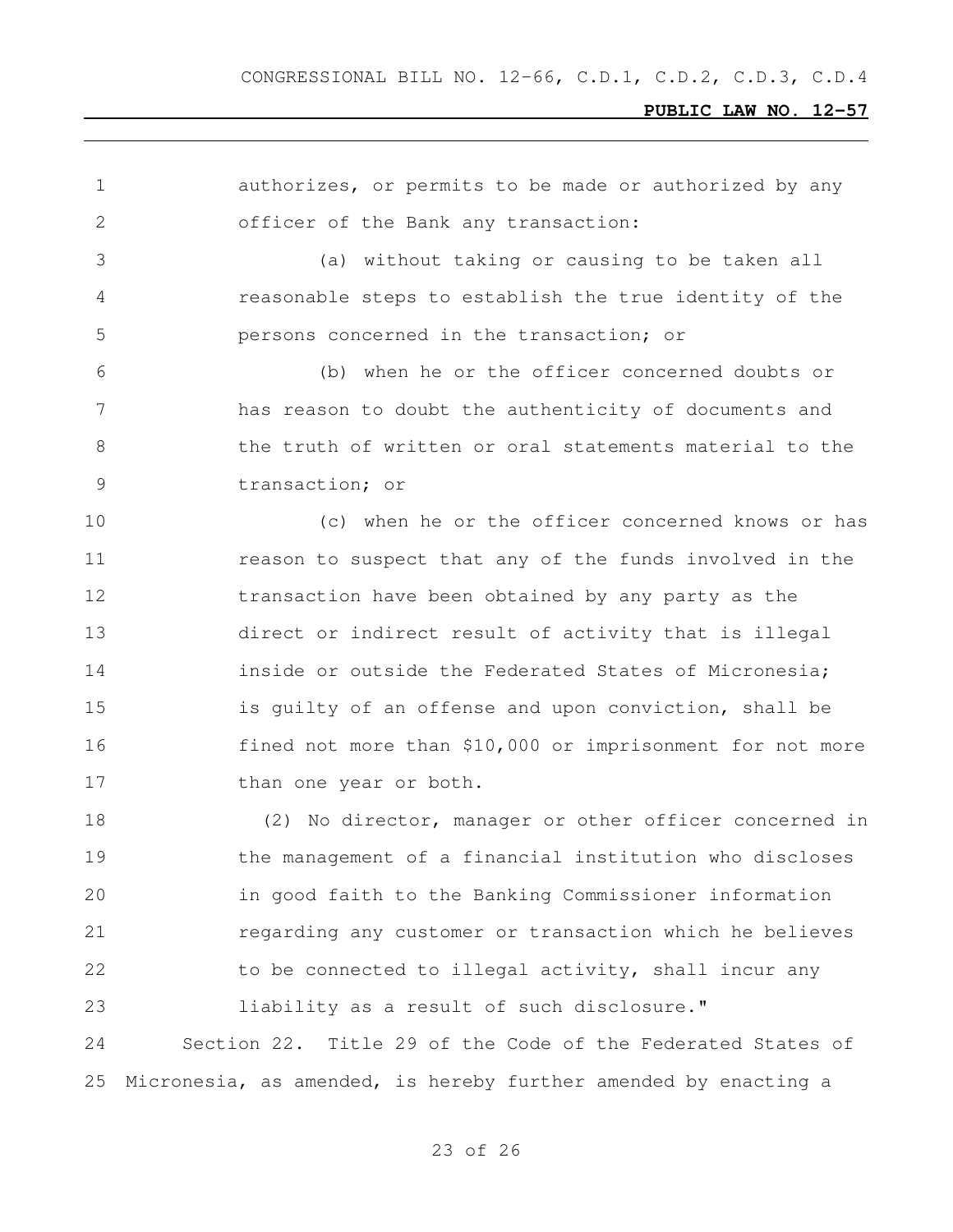new section 704 of chapter 7 to read as follows: "Section 704. Prohibition on disclosure. (1) No person who, in his past or current capacity as a director, manager, officer, employee or agent of any licensed bank, has acquired information concerning a customer of a licensed bank shall disclose such information except: 8 (a) with the written authorization of the customer or his legal personal representative; (b) for the purpose of performing his duties 11 under this title; (c) when required to do so by a court in the Federated States of Micronesia; (d) in order to comply with the provisions of 15 this title or any other written law; or (e) to provide to a person, upon a legitimate business request, a general credit rating, a copy of which shall be provided to the subject of the credit 19 rating upon his request. (2) No member of the Banking Board, Banking Commissioner, employee or agent of the Banking Board shall disclose to any person any information, returns or data whatsoever relating to any licensed Bank or to its customers that he has acquired in the performance of his duties under this title except: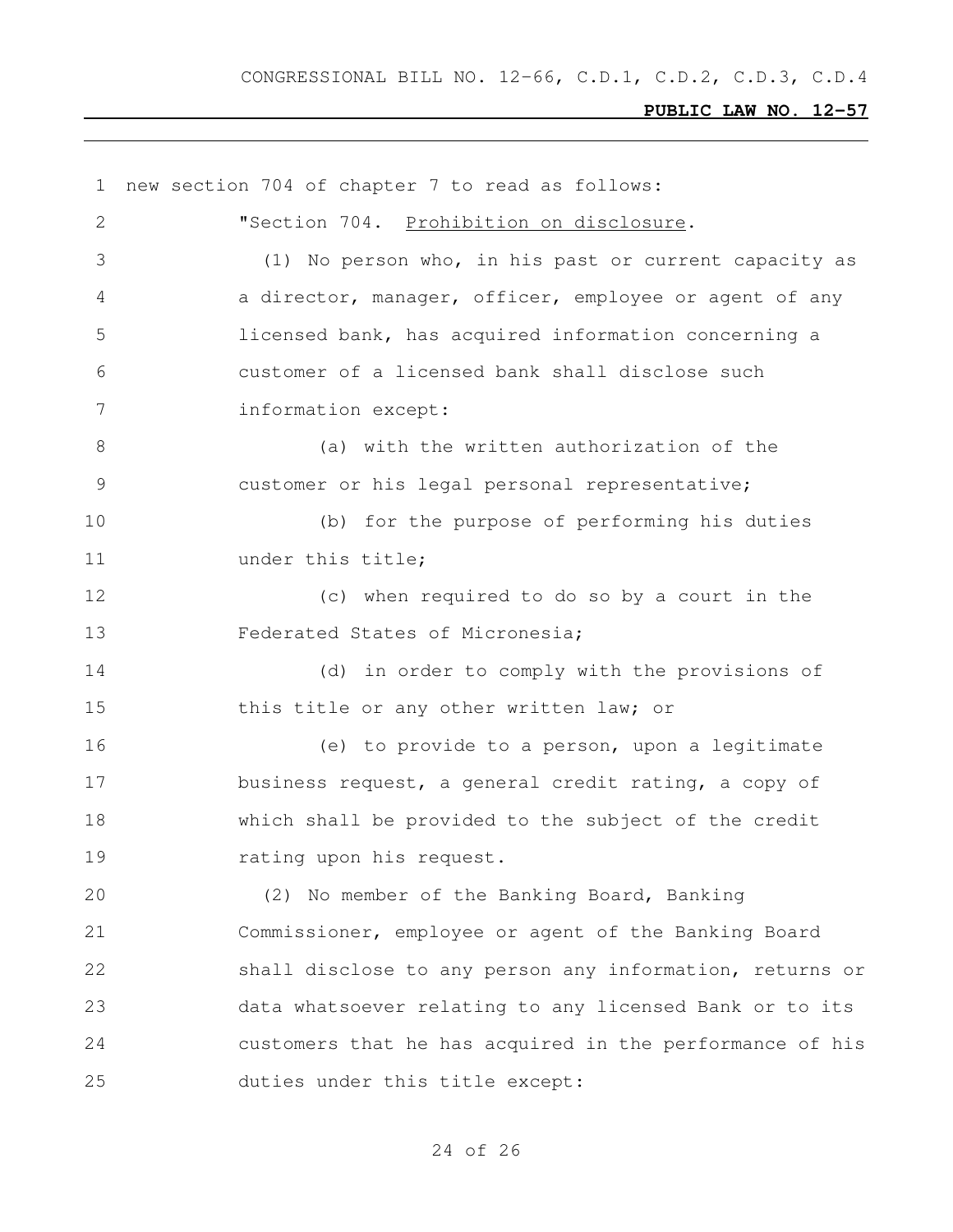| 1             | for the purpose of the performance of his<br>(a)                |
|---------------|-----------------------------------------------------------------|
| $\mathbf{2}$  | duties or the exercise of his functions;                        |
| 3             | (b) when lawfully required to do so by any court,               |
| 4             | or in proceedings for an offense against this title;            |
| 5             | (c) with the consent of the person to whom the                  |
| 6             | information relates;                                            |
| 7             | (d) to the extent that the information is                       |
| 8             | available under any other law or in a public document;          |
| $\mathcal{G}$ | (e) in aggregated or summary form, in such a                    |
| 10            | manner as to prevent any information disclosed from             |
| 11            | being identified by any person as being related to a            |
| 12            | particular person; or                                           |
| 13            | (f) in confidence to a supervisory authority in                 |
| 14            | any other country for the purposes of the exercise of           |
| 15            | functions corresponding to or similar to those conferred        |
| 16            | on the Banking Board under this title, so long as the           |
| 17            | Banking Board is reasonably satisfied the recipient of          |
| 18            | the information will maintain confidentiality."                 |
| 19            | Section 23. Title 29 of the Code of the Federated States of     |
| 20            | Micronesia, as amended, is hereby further amended by enacting a |
| 21            | new section 705 of chapter 7 to read as follows:                |
| 22            | "Section 705. Retention of records.                             |
| 23            | (1) A licensed bank must retain, for a period of at             |
| 24            | least 5 years, checks and other negotiable instruments          |
| 25            | drawn on it and paid by it, and other items comprising          |
|               |                                                                 |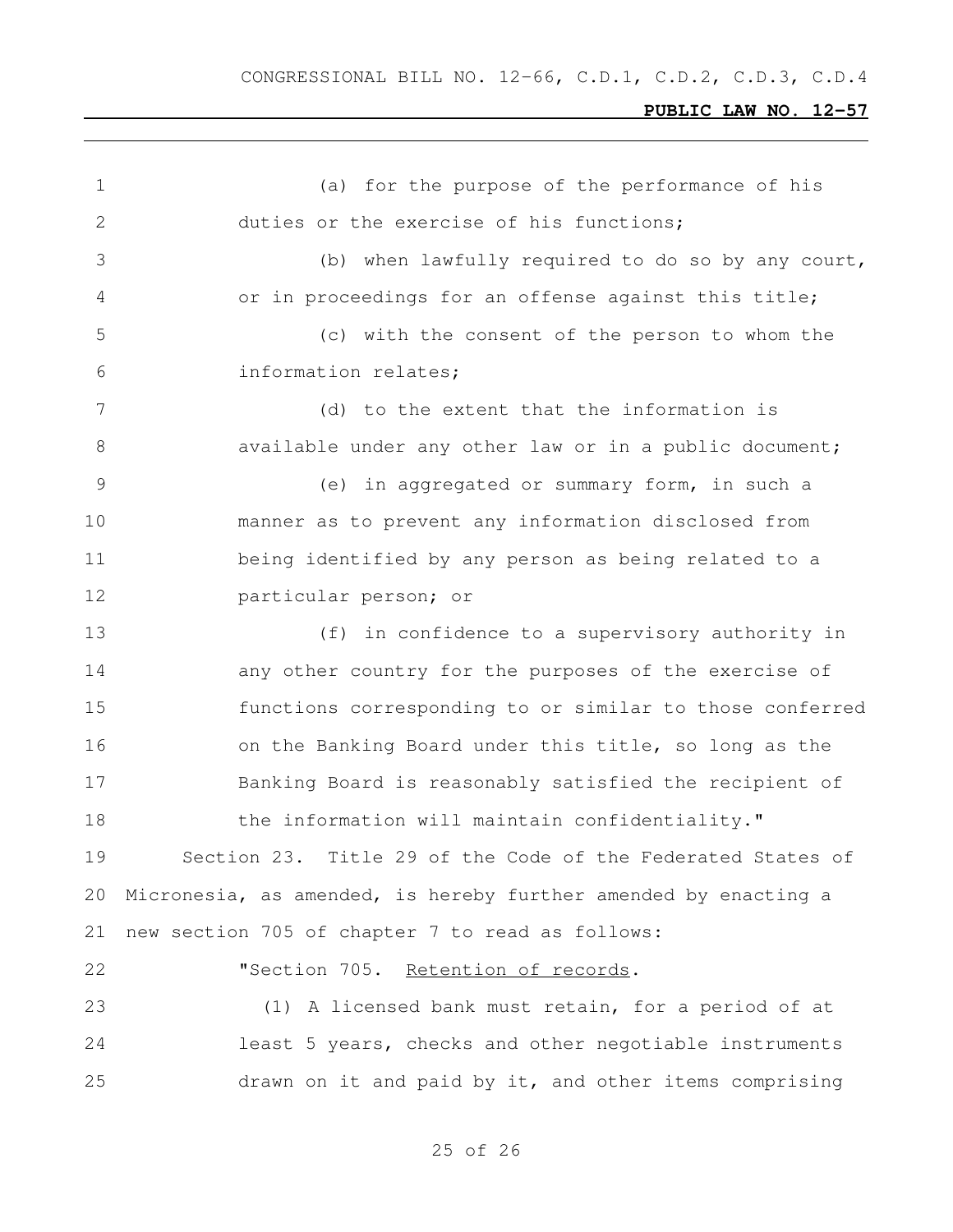| $\mathbf 1$  | records of transactions processed by it.                    |
|--------------|-------------------------------------------------------------|
| $\mathbf{2}$ | (2) It shall be sufficient compliance with the duty         |
| 3            | imposed by subsection (1) of this section if a copy of      |
| 4            | the item has been made by the licensed Bank on              |
| 5            | microfilm, microfiche, tape, disk, or electronic or         |
| 6            | photographic storage media, and is retained by the          |
| 7            | licensed Bank for the same period as the item is            |
| 8            | required to be retained pursuant to subsection (1) of       |
| $\mathsf 9$  | this section.                                               |
| 10           | (3) Notwithstanding the provisions of any other law, a      |
| 11           | copy of an item made pursuant to this section shall be      |
| 12           | admissible as evidence in any legal proceeding to the       |
| 13           | same extent as the item of which it is a copy would have    |
| 14           | been admissible."                                           |
| 15           |                                                             |
| 16           |                                                             |
| 17           |                                                             |
| 18           |                                                             |
| 19           |                                                             |
| 20           |                                                             |
| 21           |                                                             |
| 22           |                                                             |
| 23           | Section 24. This act shall become law upon approval by the  |
| 24           | President of the Federated States of Micronesia or upon its |
| 25           | becoming law without such approval.                         |